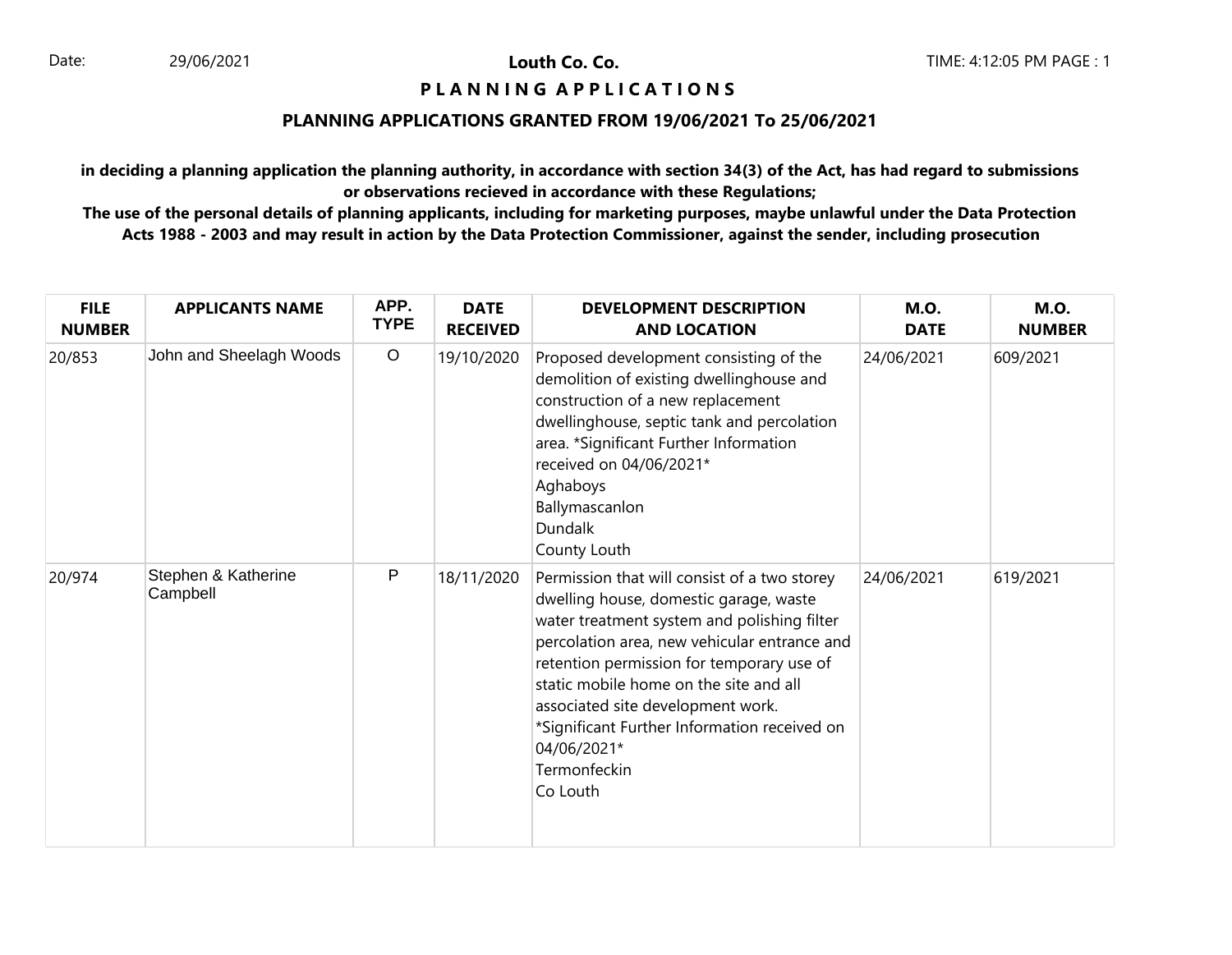# **P L A N N I N G A P P L I C A T I O N S**

# **PLANNING APPLICATIONS GRANTED FROM 19/06/2021 To 25/06/2021**

**in deciding a planning application the planning authority, in accordance with section 34(3) of the Act, has had regard to submissions or observations recieved in accordance with these Regulations;**

| 20/984  | <b>Clodagh McAnerney</b>           | P | 23/11/2020 | Permission for the demolition of existing<br>dwelling and erection of new storey and a<br>half replacement dwelling, single storey<br>domestic garage, waste water treatment<br>system and associated site works.<br>*Significant Further Information received on<br>01/06/2021*<br>Lislea<br>Omeath<br>Co Louth                                                                                                                                                                                                                                                                                                                                                                                                                                                                                          | 24/06/2021 | 613/2021 |
|---------|------------------------------------|---|------------|-----------------------------------------------------------------------------------------------------------------------------------------------------------------------------------------------------------------------------------------------------------------------------------------------------------------------------------------------------------------------------------------------------------------------------------------------------------------------------------------------------------------------------------------------------------------------------------------------------------------------------------------------------------------------------------------------------------------------------------------------------------------------------------------------------------|------------|----------|
| 20/1086 | Urban Life Developments<br>Limited | P | 14/12/2020 | Permission: There is an existing permission<br>for 16 no. dwellings on site (Ref.<br>14/510041/ABP15244345 extended 191030,<br>to Protected Structure, Bayview House<br>(DB301 & NIAH 13902407) and demolition of<br>existing dwelling known as 'Bayview Cottage<br>(not protected). Works to Bayview House<br>comprise subdivision to accommodate two 2<br>bedroom apartments as previously<br>approved. The development also provides<br>for the extension and conversation of an<br>existing coach house within the curtilage of<br>Bayview House to residential use to<br>accommodate 2 no. 2 bed apartments and a<br>communal room and utility storage. The<br>existing modern garage structure to the<br>south of the coach house will be removed. In<br>addition, the development provides for the | 24/06/2021 | 637/2021 |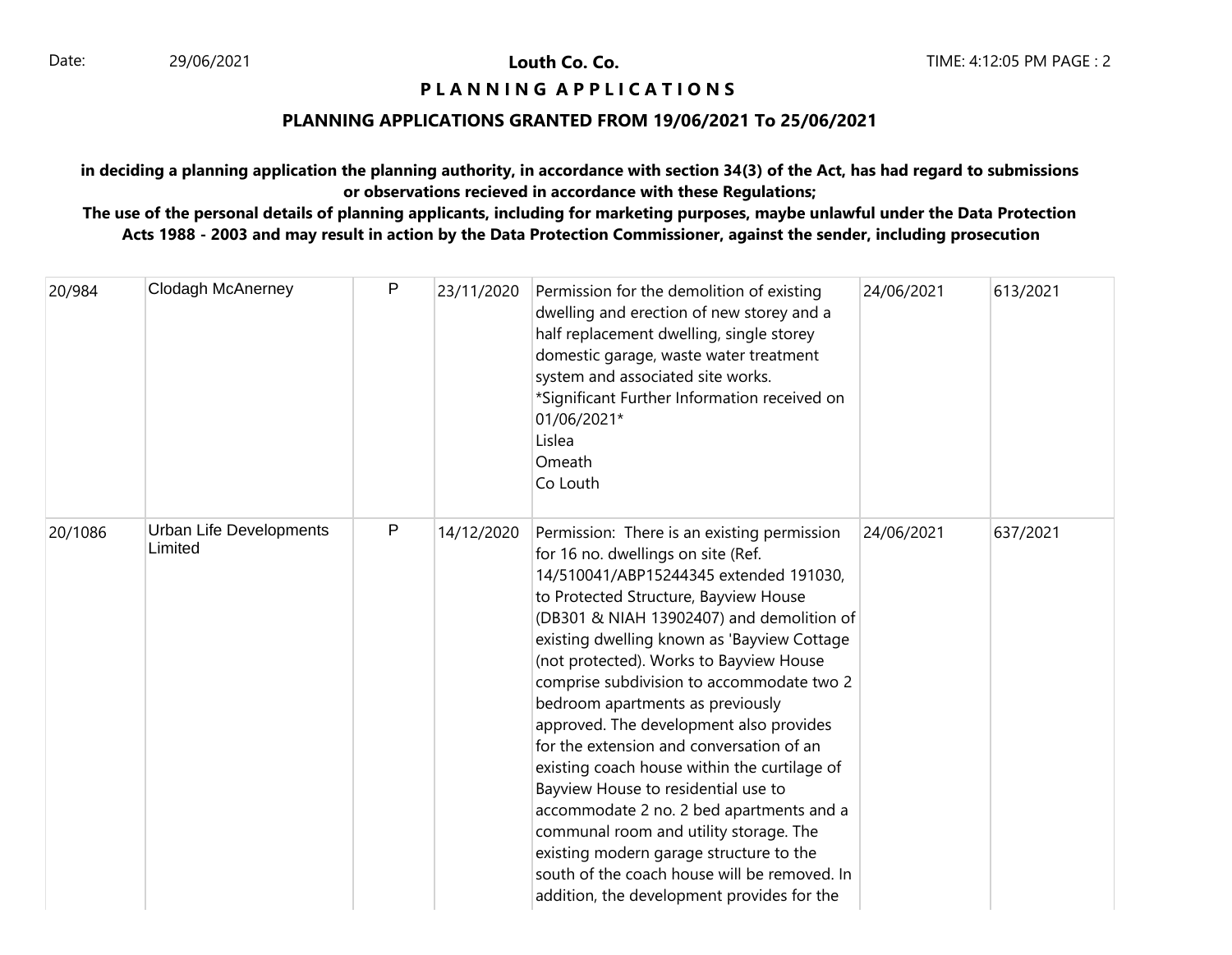#### **PIANNING APPIICATIONS**

#### **PLANNING APPLICATIONS GRANTED FROM 19/06/2021 To 25/06/2021**

**in deciding a planning application the planning authority, in accordance with section 34(3) of the Act, has had regard to submissions or observations recieved in accordance with these Regulations;**

**The use of the personal details of planning applicants, including for marketing purposes, maybe unlawful under the Data Protection Acts 1988 - 2003 and may result in action by the Data Protection Commissioner, against the sender, including prosecution**

> construction of a new apartment building which will be four and part five storey building over lower ground floor to provide 54 no. apartments comprising 21 no. 1 bedroom, 30 no. 2 bedroom and 3 no. 3 bedroom apartments. The overall total no. of dwellings is 58. Vehicular access to the site Cromwell's Lane as previously approved under Ref. no. 14/510041, to the west of Bayview House. The application also includes repair of the existing boundary walls attendant to Bayview House and its associated gateways and the provision of new gates. It's proposed to reinstate the existing pedestrian entrance onto Dublin Road R132 from the application site and to use this for pedestrian/cycle access and egress only. The application also provides for removal of selected trees affected by a Tree Preservation Order (Ref. TPO-01 Bayview House Drogheda), planting of new trees and all associated landscaping and boundary treatment as well as an ESB substation to serve the proposed development, public lighting, car parking areas, cycle storage, bin storage, retaining walls, adjustment to ground levels and all associated site development works and boundary treatment. \*Significant Further Information received on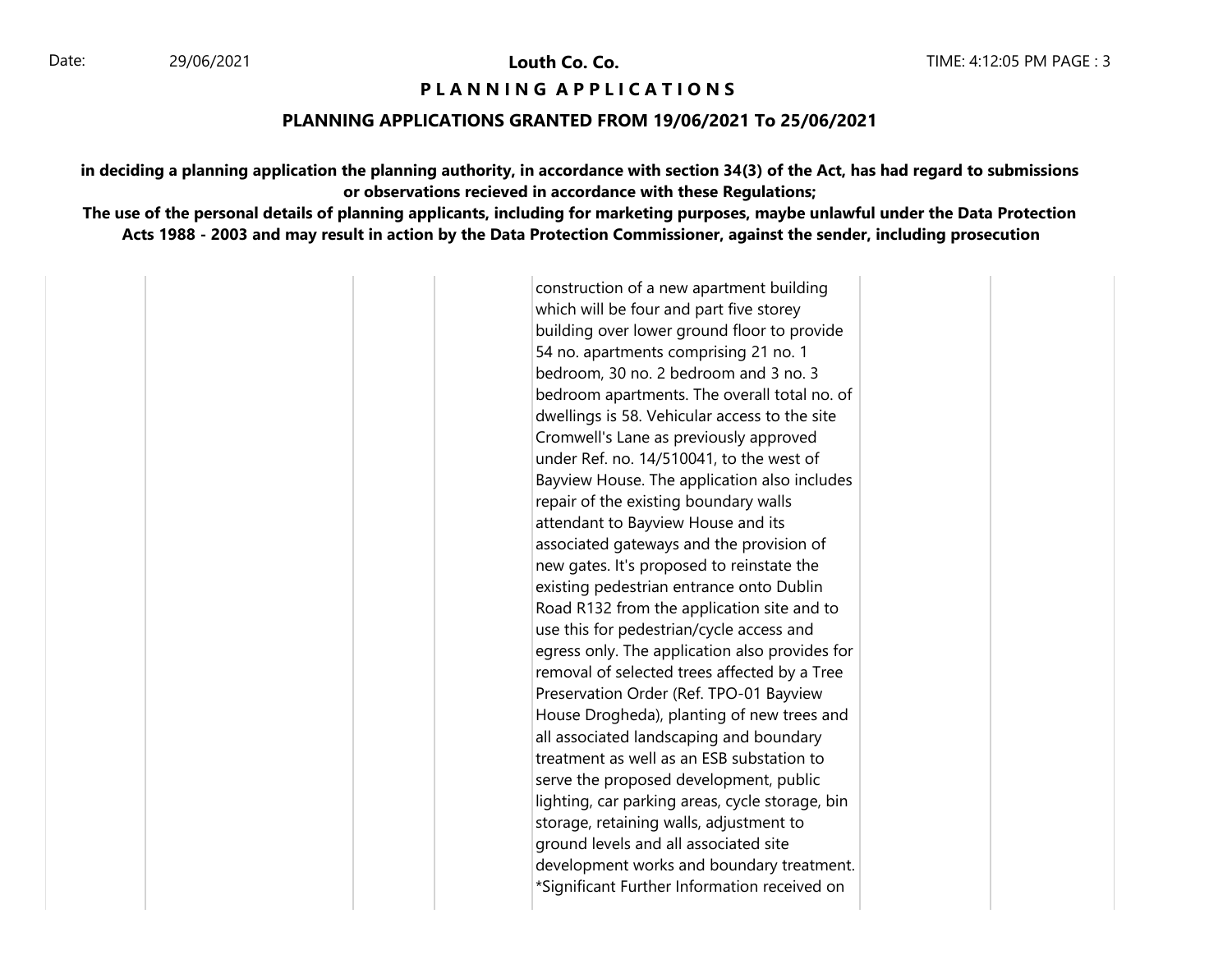# **PIANNING APPLICATIONS**

#### **PLANNING APPLICATIONS GRANTED FROM 19/06/2021 To 25/06/2021**

**in deciding a planning application the planning authority, in accordance with section 34(3) of the Act, has had regard to submissions or observations recieved in accordance with these Regulations;**

|         |                        |   |            | 31/05/2021 which includes alterations to the<br>site boundary and site size, the provision of<br>bulky storage in the existing coach house<br>proposed to be refurbished, alterations to<br>the car parking layout and landscaping plan,<br>changes to the internal design of the<br>proposed apartment building and associated<br>changes to the elevations. The revisions also<br>make provision, subject to agreement with<br>the P.A., for a raised platform on the public<br>road at the primary site entrance (Cromwell's<br>Lane/St. Mary's Villas)*<br>Bayview House & Bayview Cottage<br>Cromwells Lane, St Mary's Villas<br>Lagavooren, Drogheda<br>Co Louth |          |
|---------|------------------------|---|------------|------------------------------------------------------------------------------------------------------------------------------------------------------------------------------------------------------------------------------------------------------------------------------------------------------------------------------------------------------------------------------------------------------------------------------------------------------------------------------------------------------------------------------------------------------------------------------------------------------------------------------------------------------------------------|----------|
| 20/1120 | <b>Michael Carroll</b> | P | 16/12/2020 | Permission for the construction of a new two 24/06/2021<br>storey dwelling, domestic garage, waste<br>water treatment system, new vehicular<br>entrance and all associated site works<br>Carstown<br>Termonfeckin<br>Co Louth                                                                                                                                                                                                                                                                                                                                                                                                                                          | 603/2021 |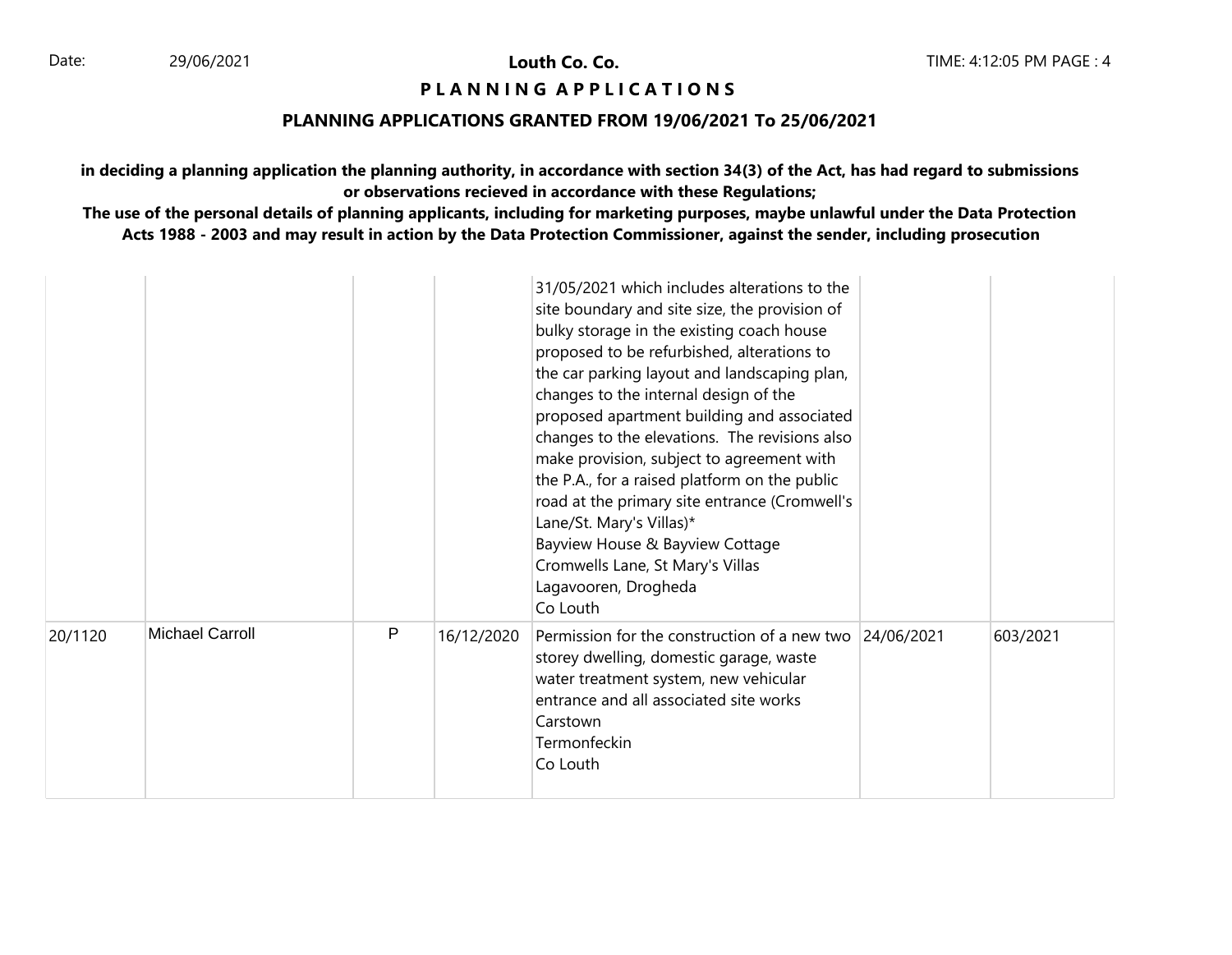# **PIANNING APPLICATIONS**

# **PLANNING APPLICATIONS GRANTED FROM 19/06/2021 To 25/06/2021**

**in deciding a planning application the planning authority, in accordance with section 34(3) of the Act, has had regard to submissions or observations recieved in accordance with these Regulations;**

| <b>FILE</b><br><b>NUMBER</b> | <b>APPLICANTS NAME</b> | APP.<br><b>TYPE</b> | <b>DATE</b><br><b>RECEIVED</b> | <b>DEVELOPMENT DESCRIPTION</b><br><b>AND LOCATION</b>                                                                                                                                                                                                                                                                                                                                                                                                                                                          | <b>M.O.</b><br><b>DATE</b> | <b>M.O.</b><br><b>NUMBER</b> |
|------------------------------|------------------------|---------------------|--------------------------------|----------------------------------------------------------------------------------------------------------------------------------------------------------------------------------------------------------------------------------------------------------------------------------------------------------------------------------------------------------------------------------------------------------------------------------------------------------------------------------------------------------------|----------------------------|------------------------------|
| 21/17                        | Padraig O Muirigh      | ${\sf P}$           | 07/01/2021                     | Permission for development that will consist<br>of alterations to existing house to include<br>thermal improvements to walls, roof,<br>windows and doors and proposed extension<br>to rear to include ground floor<br>kitchen/dining area, wc and utility room and<br>1st floor 2no. bedrooms with en-suites and<br>installation of a waste water system and<br>associated percolation area and all<br>associated works. *Further Information<br>received on 11/06/2021*<br>Piedmont<br>Riverstown<br>Co Louth | 24/06/2021                 | 606/2021                     |
| 21/33                        | Nicole Callan          | P                   | 14/01/2021                     | Permission for a two storey dwelling, garage<br>and waste water treatment system with all<br>associated site works. *Significant Further<br>Information received on 04/06/2021*<br>Lennonstown, Lurgankeel<br>Kilcurry<br>Co Louth                                                                                                                                                                                                                                                                             | 24/06/2021                 | 618/2021                     |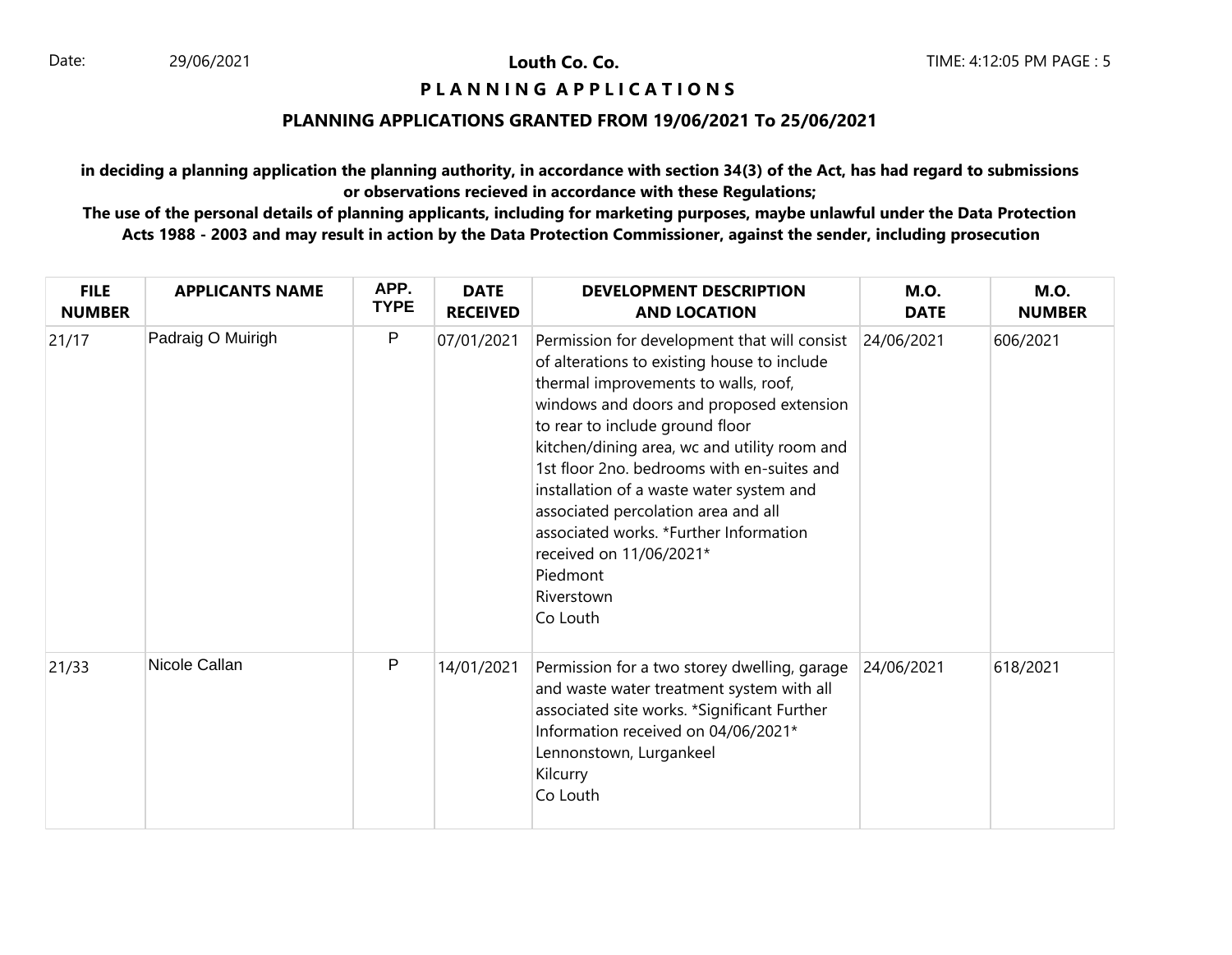# **P L A N N I N G A P P L I C A T I O N S**

# **PLANNING APPLICATIONS GRANTED FROM 19/06/2021 To 25/06/2021**

**in deciding a planning application the planning authority, in accordance with section 34(3) of the Act, has had regard to submissions or observations recieved in accordance with these Regulations;**

| <b>FILE</b>   | <b>APPLICANTS NAME</b> | APP.        | <b>DATE</b>     | <b>DEVELOPMENT DESCRIPTION</b>                                                                                                                                                                                                                                                                                                                                                                                                                                                                                                                                                     | <b>M.O.</b> | <b>M.O.</b>   |
|---------------|------------------------|-------------|-----------------|------------------------------------------------------------------------------------------------------------------------------------------------------------------------------------------------------------------------------------------------------------------------------------------------------------------------------------------------------------------------------------------------------------------------------------------------------------------------------------------------------------------------------------------------------------------------------------|-------------|---------------|
| <b>NUMBER</b> |                        | <b>TYPE</b> | <b>RECEIVED</b> | <b>AND LOCATION</b>                                                                                                                                                                                                                                                                                                                                                                                                                                                                                                                                                                | <b>DATE</b> | <b>NUMBER</b> |
| 21/220        | Laura Hardy            | P           | 04/03/2021      | Permission for the construction of a new<br>extension to the existing semi-detached<br>dwelling house consisting of a kitchen/dining<br>room and sitting room at ground level, an<br>attic storage area, alterations to the existing<br>dwelling house and relocation of the existing<br>roadside entrance gates, along with all<br>associated site works. *Significant Further<br>Information received on 08/06/2021 which<br>includes replacement septic tank and<br>percolation area, new soak pit and revised<br>front elevation*<br>Carrickbaggot<br>Grangebellew<br>Co Louth | 24/06/2021  | 630/2021      |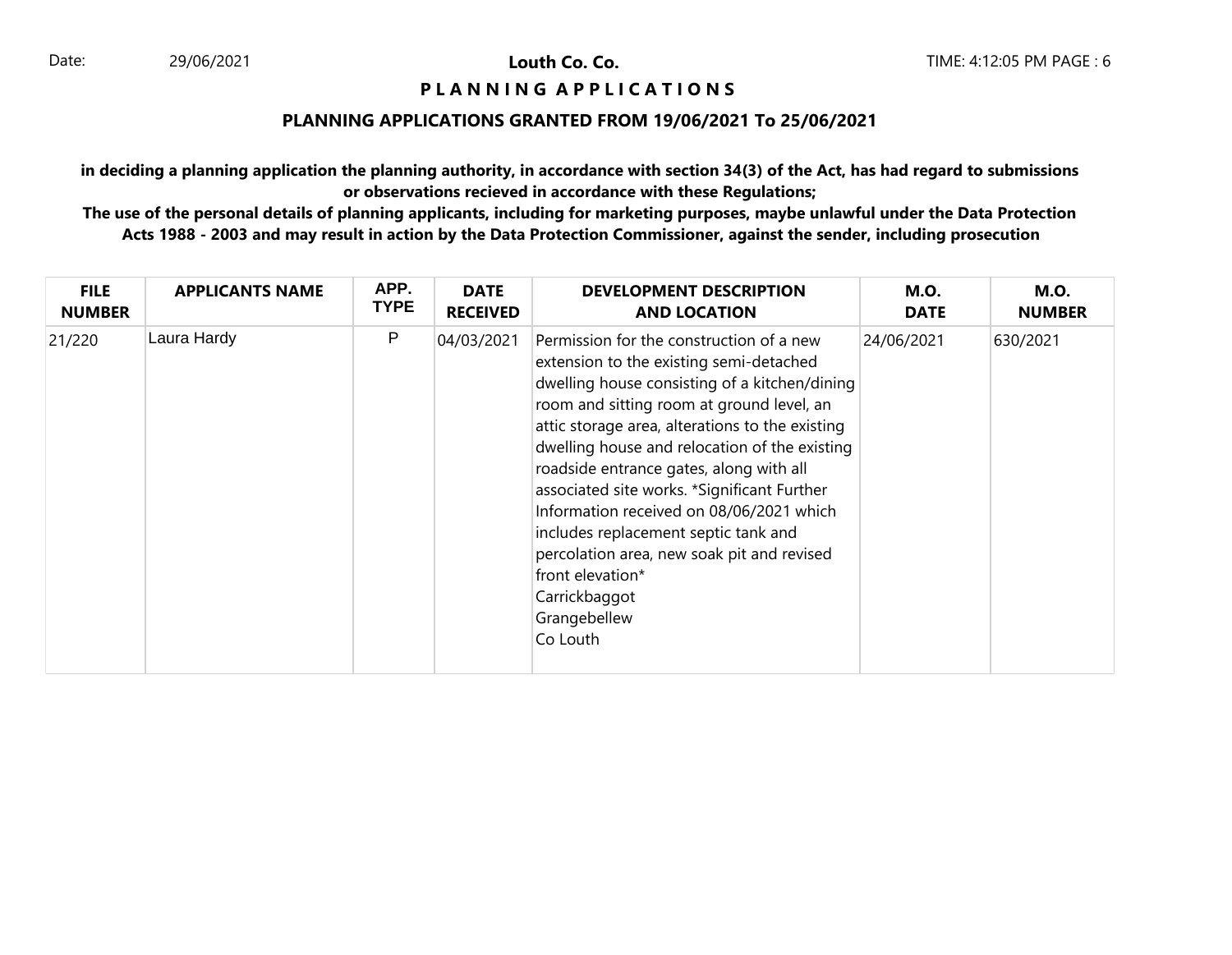# **PIANNING APPLICATIONS**

# **PLANNING APPLICATIONS GRANTED FROM 19/06/2021 To 25/06/2021**

**in deciding a planning application the planning authority, in accordance with section 34(3) of the Act, has had regard to submissions or observations recieved in accordance with these Regulations;**

| <b>FILE</b>   | <b>APPLICANTS NAME</b>              | APP.         | <b>DATE</b>     | <b>DEVELOPMENT DESCRIPTION</b>                                                                                                                                                                                                                                                                                                                                                                                                                                                                                                                                                                                                                                                                                                                                                                                                                                                                                      | <b>M.O.</b> | <b>M.O.</b>   |
|---------------|-------------------------------------|--------------|-----------------|---------------------------------------------------------------------------------------------------------------------------------------------------------------------------------------------------------------------------------------------------------------------------------------------------------------------------------------------------------------------------------------------------------------------------------------------------------------------------------------------------------------------------------------------------------------------------------------------------------------------------------------------------------------------------------------------------------------------------------------------------------------------------------------------------------------------------------------------------------------------------------------------------------------------|-------------|---------------|
| <b>NUMBER</b> |                                     | <b>TYPE</b>  | <b>RECEIVED</b> | <b>AND LOCATION</b>                                                                                                                                                                                                                                                                                                                                                                                                                                                                                                                                                                                                                                                                                                                                                                                                                                                                                                 | <b>DATE</b> | <b>NUMBER</b> |
| 21/306        | Paul Farnon c/o The Deli<br>Bar Ltd | $\mathsf{R}$ | 22/03/2021      | Retention and Permission: Retention of<br>works carried out relating to the increase in<br>floor area at ground and first floor level, a<br>connection of the front façade between the<br>existing retail outlet to the residential<br>accommodation at first floor level.<br>Permission for the extension to an existing<br>retail outlet by way of: The change of use of<br>the ground floor of an adjacent dwelling<br>house to retail use, the extension of the<br>existing structure and change of use of part<br>side and rear domestic yard to retail use. The<br>provision of an external stairs in rear yard to<br>provide access to the first floor residential<br>accommodation and extension in floor area<br>of residential accommodation, and<br>associated site development works<br>** Significant Further Information received<br>04/06/2021**<br><b>Dundalk Street</b><br>Carlingford<br>Co Louth | 24/06/2021  | 604/2021      |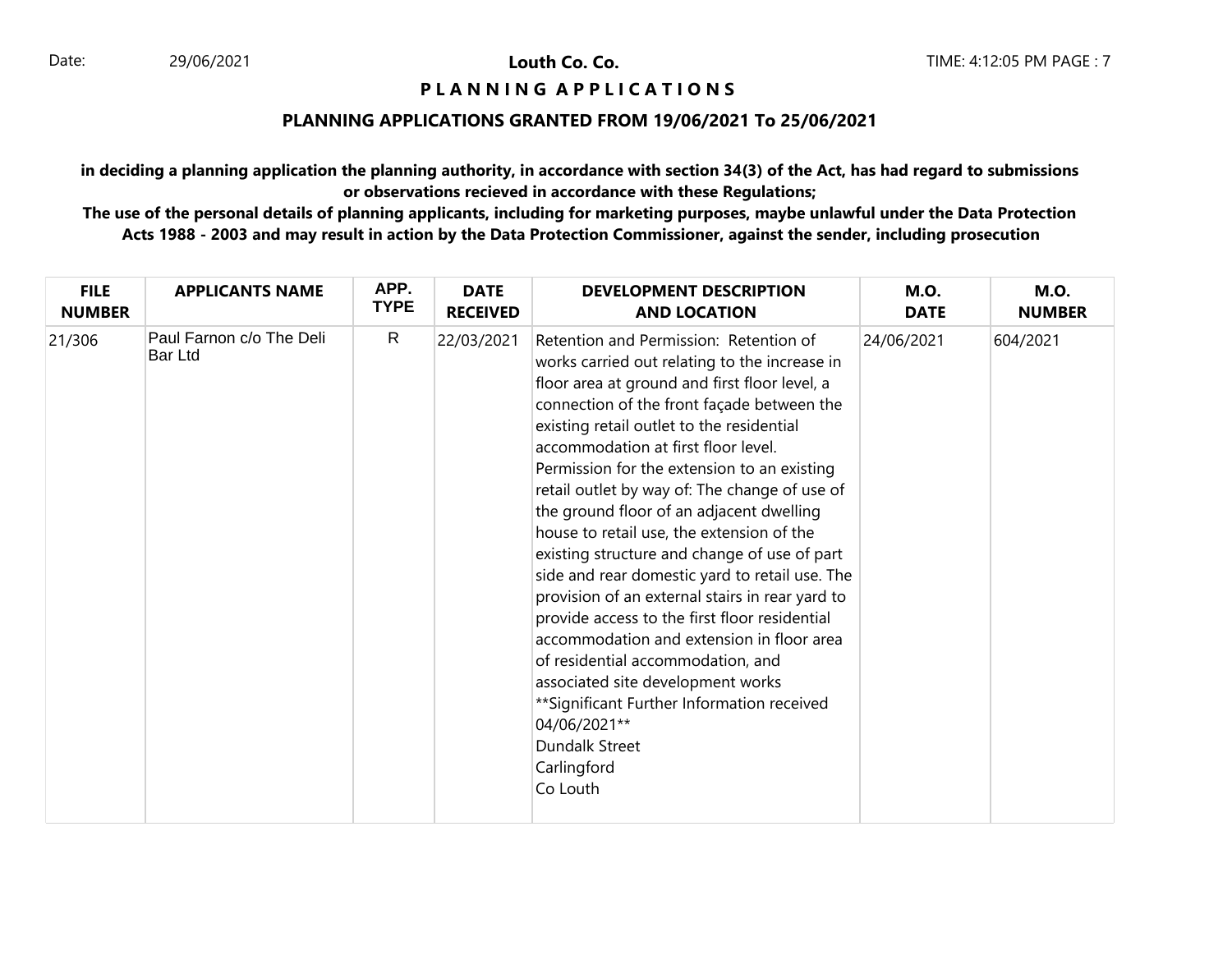# **PIANNING APPLICATIONS**

#### **PLANNING APPLICATIONS GRANTED FROM 19/06/2021 To 25/06/2021**

**in deciding a planning application the planning authority, in accordance with section 34(3) of the Act, has had regard to submissions or observations recieved in accordance with these Regulations;**

| <b>FILE</b><br><b>NUMBER</b> | <b>APPLICANTS NAME</b> | APP.<br><b>TYPE</b> | <b>DATE</b><br><b>RECEIVED</b> | <b>DEVELOPMENT DESCRIPTION</b><br><b>AND LOCATION</b>                                                                                                                                                                                                                                                                                                                                                                                                                                                                                                                | <b>M.O.</b><br><b>DATE</b> | <b>M.O.</b><br><b>NUMBER</b> |
|------------------------------|------------------------|---------------------|--------------------------------|----------------------------------------------------------------------------------------------------------------------------------------------------------------------------------------------------------------------------------------------------------------------------------------------------------------------------------------------------------------------------------------------------------------------------------------------------------------------------------------------------------------------------------------------------------------------|----------------------------|------------------------------|
| 21/519                       | Philip & Kim Meegan    | $\mathsf{R}$        | 04/05/2021                     | Retention permission for development that<br>will consist of retention of a dormer window<br>and the increase in floor area to include a<br>bedroom and store at the first floor level.<br>Permission for: An extension and alterations<br>to the rear of an existing dwelling house.<br>Demolition of an attached domestic garage<br>and sunroom to the side and rear of an<br>existing dwelling house and replacement of<br>same with an attached dependent relative<br>accommodation and associated site<br>development works<br>Dromiskin<br>Dundalk<br>Co Louth | 24/06/2021                 | 602/2021                     |
| 21/522                       | <b>Brian Howell</b>    | P                   | 04/05/2021                     | Permission for development that will consist<br>of change of house type to that granted<br>planning permission under planning<br>reference number 20304 and all associated<br>site development works<br>Kellystown<br>Grangebellew<br>Co Louth                                                                                                                                                                                                                                                                                                                       | 24/06/2021                 | 605/2021                     |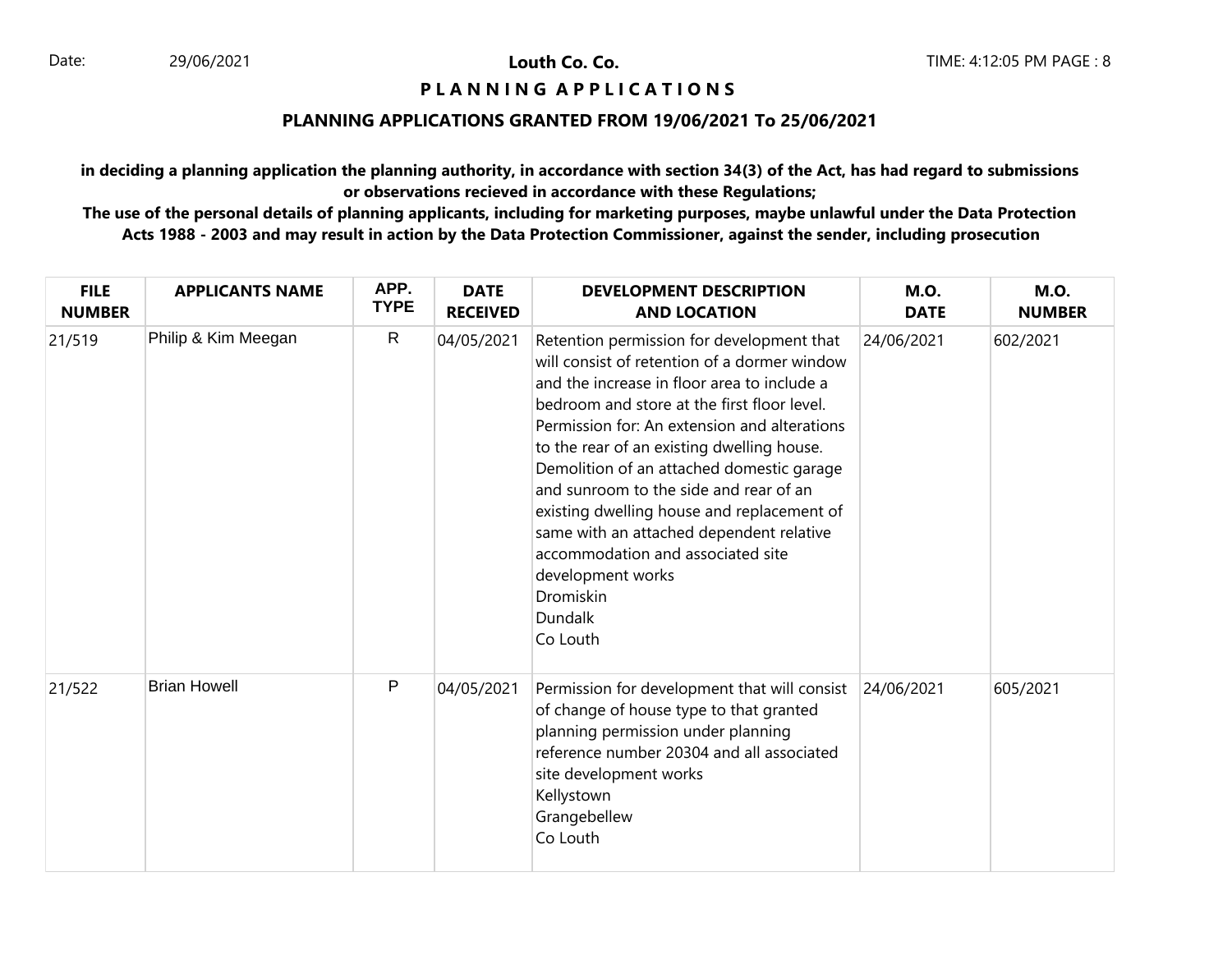# **P L A N N I N G A P P L I C A T I O N S**

# **PLANNING APPLICATIONS GRANTED FROM 19/06/2021 To 25/06/2021**

**in deciding a planning application the planning authority, in accordance with section 34(3) of the Act, has had regard to submissions or observations recieved in accordance with these Regulations;**

| 21/530 | Martina Byrne         | $\mathsf{R}$ | 06/05/2021 | Retention permission for development that<br>will consist of retention of single storey<br>extension to a dwelling house, a domestic<br>garage and storage shed<br>Old Chapel Lane<br>Ardee<br>Co Louth                                                                                                                                                                                                                                                                                                                                                                                                                                                                                                                                                                                                                                                                                                                                                                                                      | 24/06/2021 | 612/2021 |
|--------|-----------------------|--------------|------------|--------------------------------------------------------------------------------------------------------------------------------------------------------------------------------------------------------------------------------------------------------------------------------------------------------------------------------------------------------------------------------------------------------------------------------------------------------------------------------------------------------------------------------------------------------------------------------------------------------------------------------------------------------------------------------------------------------------------------------------------------------------------------------------------------------------------------------------------------------------------------------------------------------------------------------------------------------------------------------------------------------------|------------|----------|
| 21/535 | The Ardee Partnership | Е            | 07/05/2021 | <b>EXTENSION OF DURATION for Residential</b><br>Development permitted under Reference<br>10/174 (ABP PL15.238053) consisting of<br>Permission for a 10 year permission for a<br>development consisting of (i) a public park<br>(4.91ha) including play areas & a MUGA<br>(Multi Use Games Area), (ii) a total of 281<br>residential dwellings (14 no. apartments, 34<br>no. duplex type dwellings, 83 no. terrace<br>dwellings, 72 no. semi-detached dwellings,<br>78 no. detached dwellings) ranging in height<br>from 1-4 storeys (including split-level / semi-<br>basement units) with solar panels & with<br>balconies to serve apartment / duplex units<br>(iii) A single storey community building<br>$(167m2)$ , (iv) a three storey neighbourhood<br>centre incorporating 2 no. retail units & 1 no.<br>unit for sale of hot food for consumption off<br>the premises at ground floor level (ground<br>floor has gross floor area of $290m^2$ ), with<br>associated signage & with duplex dwellings | 24/06/2021 | 636/2021 |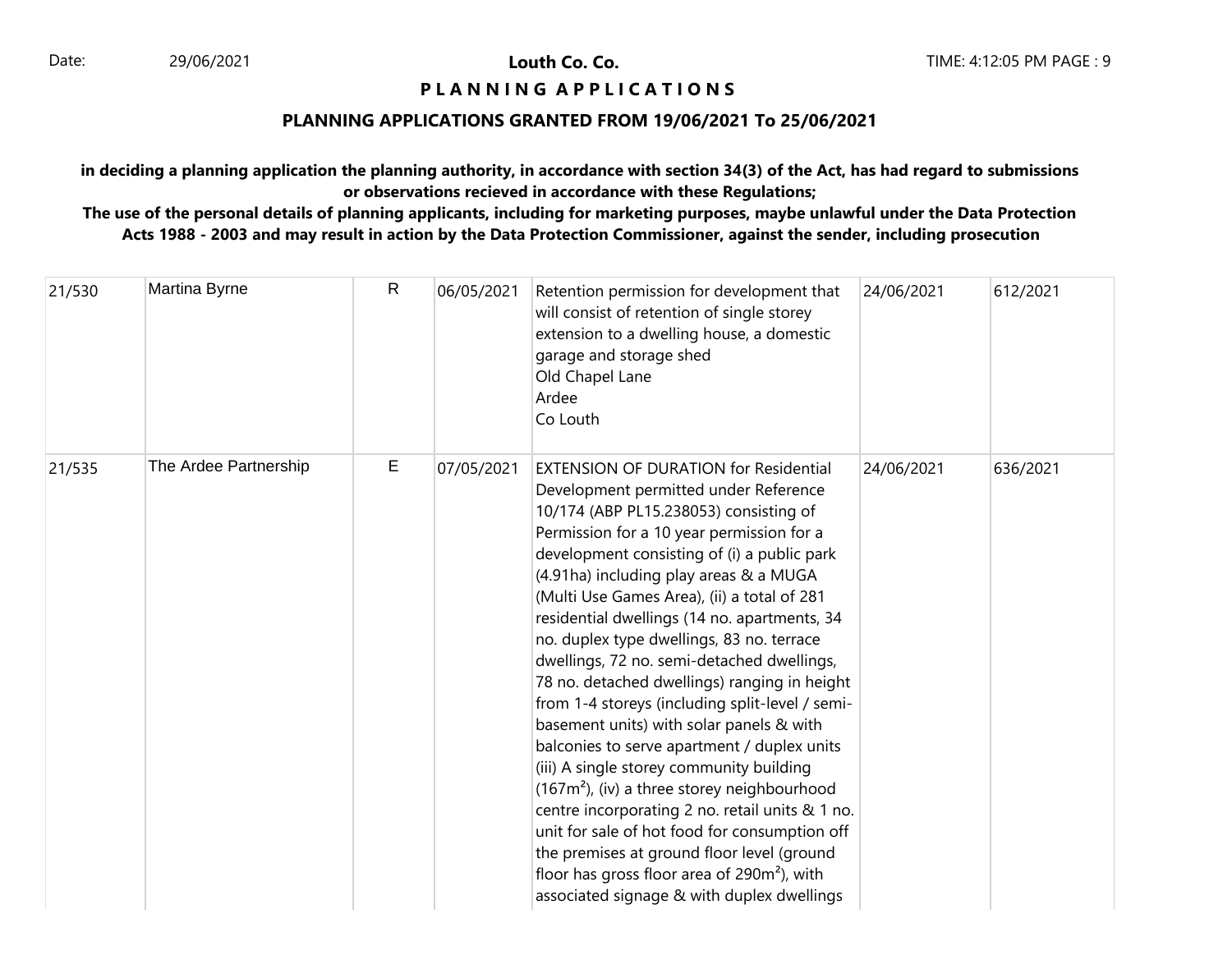#### **PIANNING APPIICATIONS**

#### **PLANNING APPLICATIONS GRANTED FROM 19/06/2021 To 25/06/2021**

**in deciding a planning application the planning authority, in accordance with section 34(3) of the Act, has had regard to submissions or observations recieved in accordance with these Regulations;**

**The use of the personal details of planning applicants, including for marketing purposes, maybe unlawful under the Data Protection Acts 1988 - 2003 and may result in action by the Data Protection Commissioner, against the sender, including prosecution**

> at first & second floor level; (v) construction of a section of new Local Collector Road (c.600m in length), (vi) 503 no. car parking spaces & 54 no. cycle parking spaces, (vii) Bring bank re-cycling facility, (viii) landscaping works to include the provision of local & neighbourhood open space areas, planting & augmentation of existing boundary hedgerows, (ix) new road junction access off Drogheda road (N2) including provision of nearside passing option, pedestrian refuge islands & road signage, (x) 5 no. ESB sub stations (xi) All associated site development works including construction of roads, cycle routes & pedestrian walkways, partial re-alignment & culverting of existing watercourse which bisects the application site, re-routing of existing water pipelines to/from the town reservoir located at the summit of Mulladrillen Hill & which traverse the application site, & provision of new water supply system, foul water drainage systems including connection in to the existing system on the N2 & on the access road in De La Salle Crescent Housing Estate, surface water drainage system including discharge (after attenuation) to the existing watercourses through & around the perimeter of the site, boundary treatments,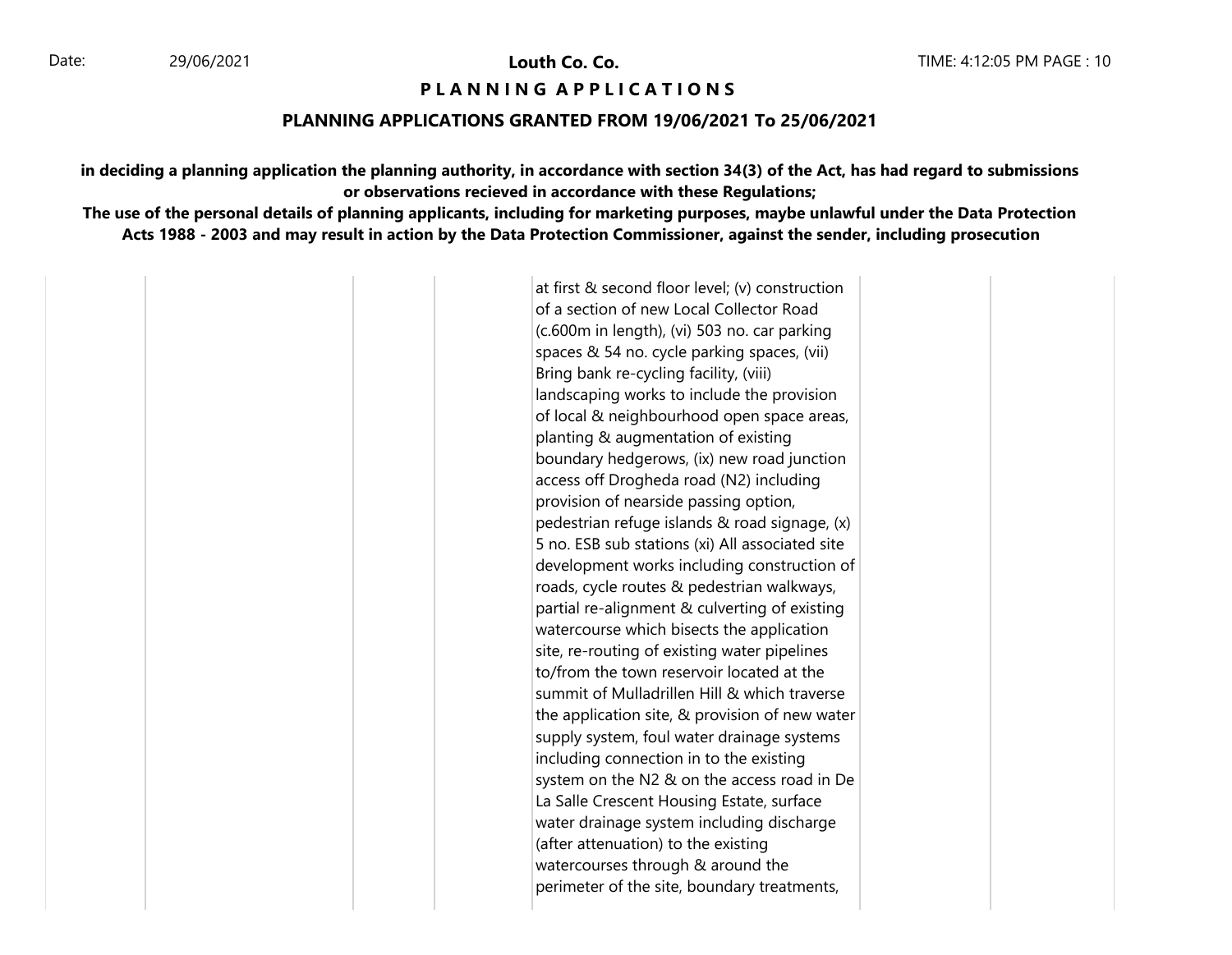# **PIANNING APPLICATIONS**

#### **PLANNING APPLICATIONS GRANTED FROM 19/06/2021 To 25/06/2021**

**in deciding a planning application the planning authority, in accordance with section 34(3) of the Act, has had regard to submissions or observations recieved in accordance with these Regulations;**

|        |                |   |            | public lighting, alterations to site levels &<br>construction of retaining walls on a site<br>extending to 19 hectares. A Master Plan<br>pertaining to an area extending to 27.8<br>hectares & incorporating the application site<br>accompanies the application. An<br>Environmental Impact Statement (EIS) will be<br>submitted to the Planning Authority with this<br>application.<br>Rathgory/Mulladrillen<br>Drogheda Road<br>Ardee<br>County Louth |            |          |
|--------|----------------|---|------------|----------------------------------------------------------------------------------------------------------------------------------------------------------------------------------------------------------------------------------------------------------------------------------------------------------------------------------------------------------------------------------------------------------------------------------------------------------|------------|----------|
| 21/536 | Charlie McCann | E | 07/05/2021 | <b>EXTENSION OF DURATION Application</b><br>permitted under Reference 15846 consisting<br>of permission for development for a side<br>extension to an existing semi detached<br>building and associated works<br>4 Coes Road Industrial Estate<br><b>Dundalk</b><br>County Louth                                                                                                                                                                         | 24/06/2021 | 629/2021 |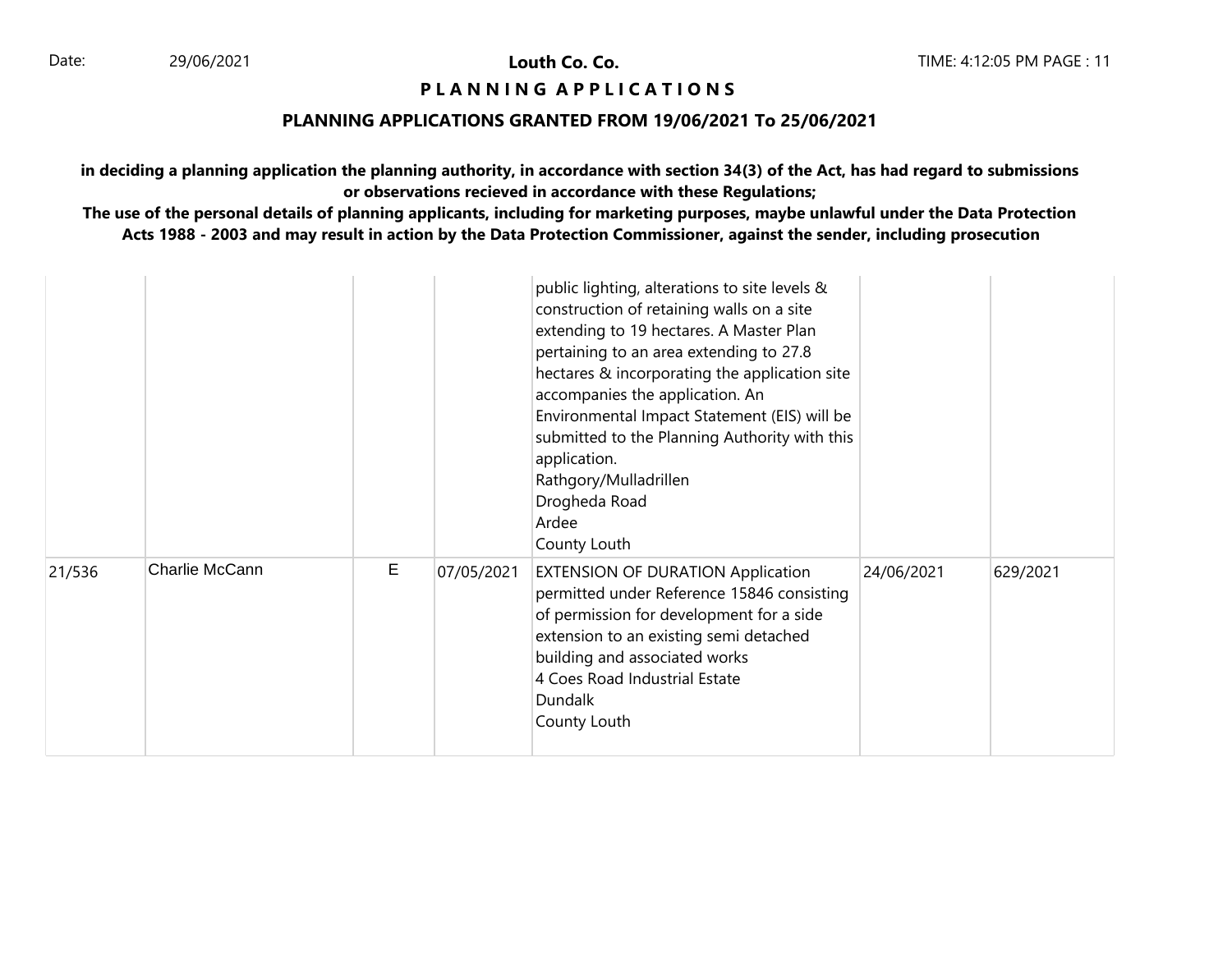# **PIANNING APPLICATIONS**

#### **PLANNING APPLICATIONS GRANTED FROM 19/06/2021 To 25/06/2021**

**in deciding a planning application the planning authority, in accordance with section 34(3) of the Act, has had regard to submissions or observations recieved in accordance with these Regulations;**

| <b>FILE</b><br><b>NUMBER</b> | <b>APPLICANTS NAME</b> | APP.<br><b>TYPE</b> | <b>DATE</b><br><b>RECEIVED</b> | <b>DEVELOPMENT DESCRIPTION</b><br><b>AND LOCATION</b>                                                                                                                                                                                                                                                                                    | <b>M.O.</b><br><b>DATE</b> | <b>M.O.</b><br><b>NUMBER</b> |
|------------------------------|------------------------|---------------------|--------------------------------|------------------------------------------------------------------------------------------------------------------------------------------------------------------------------------------------------------------------------------------------------------------------------------------------------------------------------------------|----------------------------|------------------------------|
| 21/537                       | Andrew Cassidy         | R                   | 07/05/2021                     | Retention and Permission Application<br>consisting of Retention Permission for an<br>existing domestic garage on a parcel of land<br>located 20 metres to the north-west of 7<br>Weir Hope and Permission for 2 no. rear roof<br>windows to include all associated alterations<br>to the roof<br>7 Weir Hope<br>Drogheda<br>County Louth | 24/06/2021                 | 599/2021                     |
| 21/538                       | Stefan Kovacs          | P                   | 07/05/2021                     | Proposed development consisting of front,<br>rear and side extension including attic<br>conversion and external wall insulation to an<br>existing dwelling<br>326 Ballgrove<br>Drogheda<br>County Louth                                                                                                                                  | 24/06/2021                 | 598/2021                     |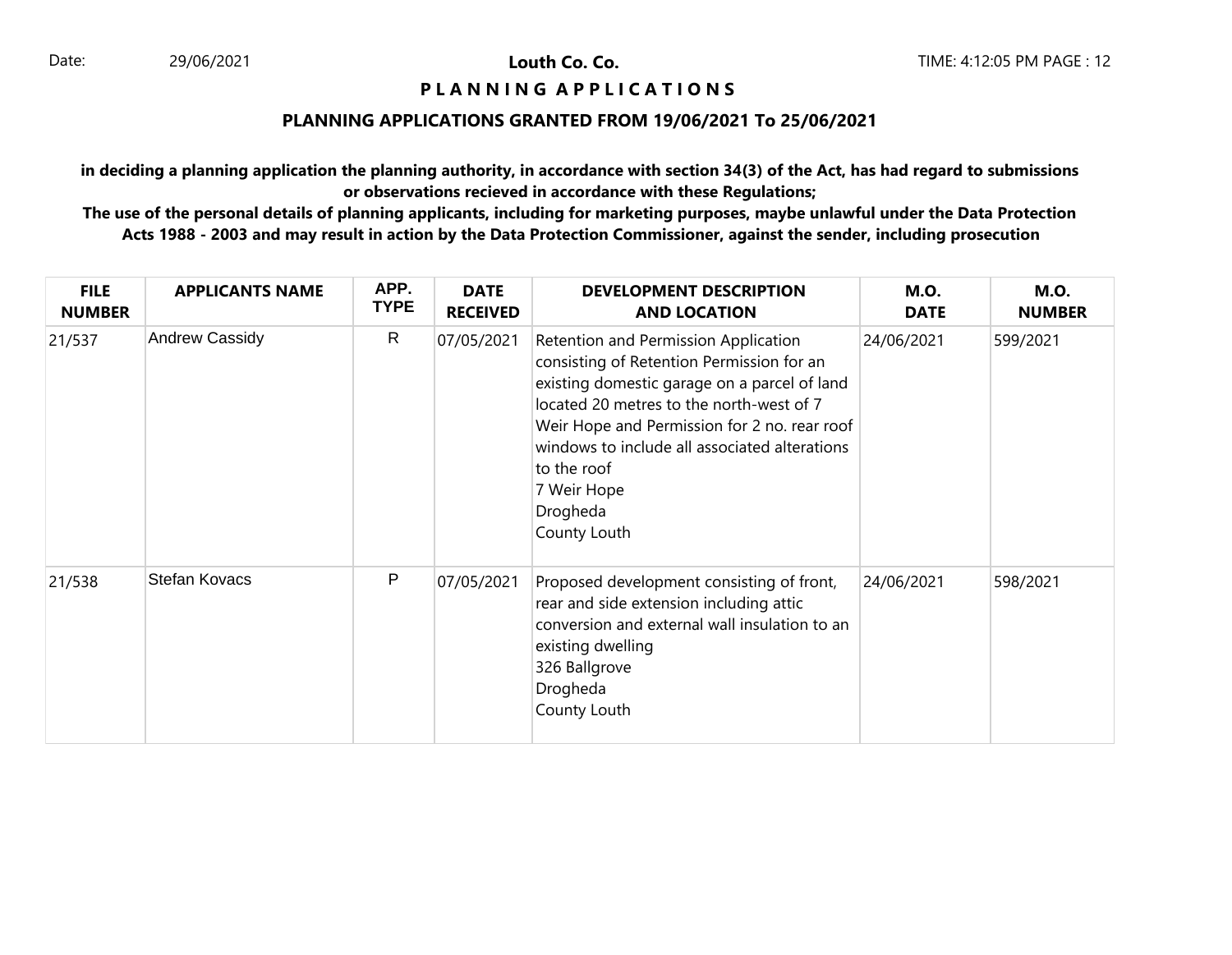# **PIANNING APPLICATIONS**

#### **PLANNING APPLICATIONS GRANTED FROM 19/06/2021 To 25/06/2021**

**in deciding a planning application the planning authority, in accordance with section 34(3) of the Act, has had regard to submissions or observations recieved in accordance with these Regulations;**

| <b>FILE</b>   | <b>APPLICANTS NAME</b>    | APP.        | <b>DATE</b>     | <b>DEVELOPMENT DESCRIPTION</b>                                                                                                                                                                                                                                                                                                                                                                                                                                                                                                                                                                                                                                                                                                                                                                                                                               | <b>M.O.</b> | <b>M.O.</b>   |
|---------------|---------------------------|-------------|-----------------|--------------------------------------------------------------------------------------------------------------------------------------------------------------------------------------------------------------------------------------------------------------------------------------------------------------------------------------------------------------------------------------------------------------------------------------------------------------------------------------------------------------------------------------------------------------------------------------------------------------------------------------------------------------------------------------------------------------------------------------------------------------------------------------------------------------------------------------------------------------|-------------|---------------|
| <b>NUMBER</b> |                           | <b>TYPE</b> | <b>RECEIVED</b> | <b>AND LOCATION</b>                                                                                                                                                                                                                                                                                                                                                                                                                                                                                                                                                                                                                                                                                                                                                                                                                                          | <b>DATE</b> | <b>NUMBER</b> |
| 21/546        | Macanta Residential Homes | E           | 10/05/2021      | EXTENSION OF DURATION on previously<br>granted Planning Application Reference<br>21/73 which consisted of Permission for<br>amendments to the nursing home extension<br>granted under planning ref. 16/194. The<br>permission comprises 2 smaller single storey<br>extensions to the north and south of the<br>existing nursing home and a larger 2 storey<br>extension to the west. It is proposed to omit<br>the 2 smaller extensions and construct the<br>western extension only. It is proposed to<br>omit the link between the existing nursing<br>home and the western extension, with<br>associated revisions to the layout and<br>elevations. The revised extension will<br>accommodate 44 bedrooms. Permission is<br>also sought for a revised parking layout and<br>all associated site works and services<br>Hale Street<br>Ardee<br>County Louth | 24/06/2021  | 626/21        |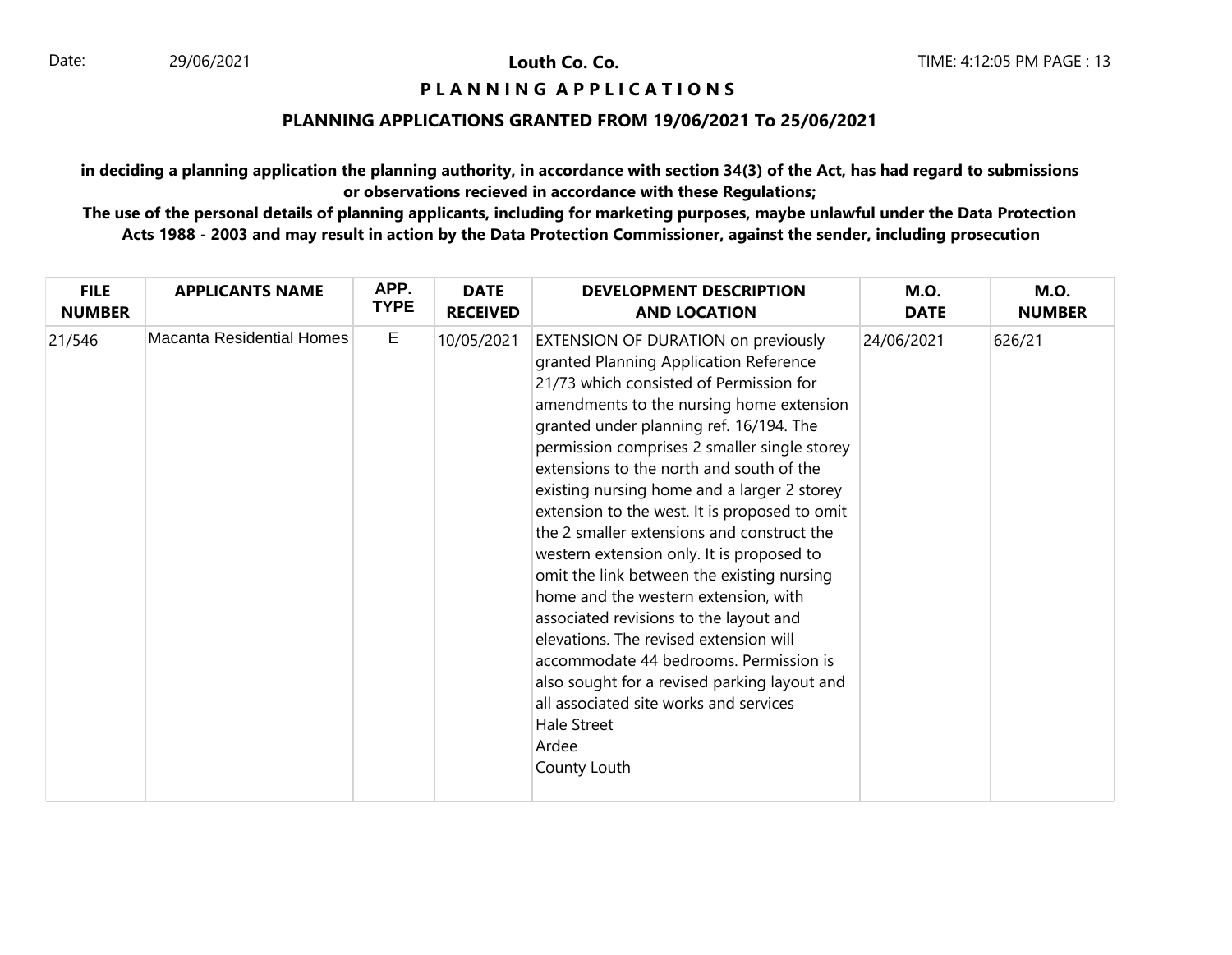# **PIANNING APPLICATIONS**

# **PLANNING APPLICATIONS GRANTED FROM 19/06/2021 To 25/06/2021**

**in deciding a planning application the planning authority, in accordance with section 34(3) of the Act, has had regard to submissions or observations recieved in accordance with these Regulations;**

| <b>FILE</b><br><b>NUMBER</b> | <b>APPLICANTS NAME</b>                   | APP.<br><b>TYPE</b> | <b>DATE</b><br><b>RECEIVED</b> | <b>DEVELOPMENT DESCRIPTION</b><br><b>AND LOCATION</b>                                                                                                                                                                                                                                                                         | <b>M.O.</b><br><b>DATE</b> | <b>M.O.</b><br><b>NUMBER</b> |
|------------------------------|------------------------------------------|---------------------|--------------------------------|-------------------------------------------------------------------------------------------------------------------------------------------------------------------------------------------------------------------------------------------------------------------------------------------------------------------------------|----------------------------|------------------------------|
| 21/547                       | Sarah Cahill                             | $\mathsf{P}$        | 10/05/2021                     | Proposed development consisting of side<br>extension to existing dwelling and all<br>associated site works<br>Slieveboy<br>Dunleer<br>County Louth                                                                                                                                                                            | 24/06/2021                 | 597/2021                     |
| 21/548                       | <b>OnTower Ireland Ltd</b>               | $\mathsf{R}$        | 10/05/2021                     | Retention permission to retain the existing<br>21m high monopole telecommunications<br>support structure with antennas. dishes and<br>associated equipment and fencing<br>Killineer<br>Drogheda<br>County Louth                                                                                                               | 24/06/2021                 | 625/2021                     |
| 21/550                       | <b>Better Value Unlimited</b><br>Company | P                   | 10/05/2021                     | Proposed development consisting of A) The<br>amalgamation of shop units 4B & 5 to create<br>a new shop unit extending to 420sqm, B) The<br>erection of ancillary elevation signage and C)<br>all other associated ancillary site works<br>Dundalk Neighbourhood Centre<br>Inner Relief Road<br><b>Dundalk</b><br>County Louth | 24/06/2021                 | 607/2021                     |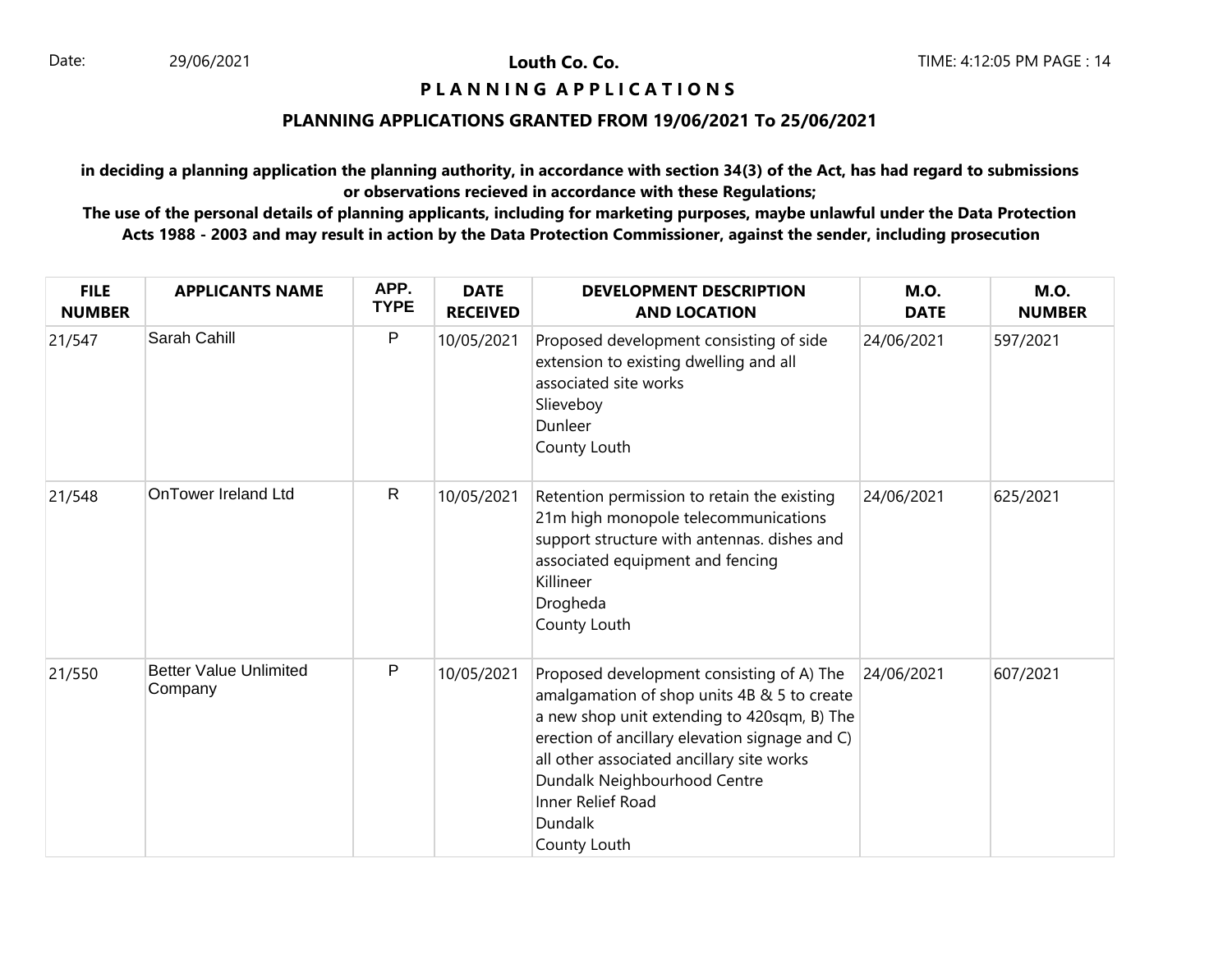# **PIANNING APPLICATIONS**

#### **PLANNING APPLICATIONS GRANTED FROM 19/06/2021 To 25/06/2021**

**in deciding a planning application the planning authority, in accordance with section 34(3) of the Act, has had regard to submissions or observations recieved in accordance with these Regulations;**

| <b>FILE</b><br><b>NUMBER</b> | <b>APPLICANTS NAME</b>          | APP.<br><b>TYPE</b> | <b>DATE</b><br><b>RECEIVED</b> | <b>DEVELOPMENT DESCRIPTION</b><br><b>AND LOCATION</b>                                                                                                                                                                                                                                                                                                                                                                                                            | <b>M.O.</b><br><b>DATE</b> | <b>M.O.</b><br><b>NUMBER</b> |
|------------------------------|---------------------------------|---------------------|--------------------------------|------------------------------------------------------------------------------------------------------------------------------------------------------------------------------------------------------------------------------------------------------------------------------------------------------------------------------------------------------------------------------------------------------------------------------------------------------------------|----------------------------|------------------------------|
| 21/551                       | Dearbhla and Tomas<br>Coughlan  | P                   | 10/05/2021                     | Proposed development of dwelling house,<br>detached domestic garage, waste water<br>treatment system and percolation area,<br>roadside vehicular entrance and all<br>associated works<br>Nicholastown<br>Togher<br>Drogheda<br>County Louth                                                                                                                                                                                                                      | 24/06/2021                 | 627/21                       |
| 21/552                       | Siobhan Devin and Mark<br>Joyce | P                   | 10/05/2021                     | Permission for a change of house type to<br>replace a partially constructed house,<br>previously granted under planning ref. no.<br>16/714. Development will consist of the<br>removal of existing floor slab and partially<br>constructed walls, construction of dwelling<br>house, detached domestic garage, waste<br>water treatment unit and percolation area,<br>new site entrance and all associated site<br>works<br>Newtown<br>Monasterboice<br>Co Louth | 24/06/2021                 | 611/2021                     |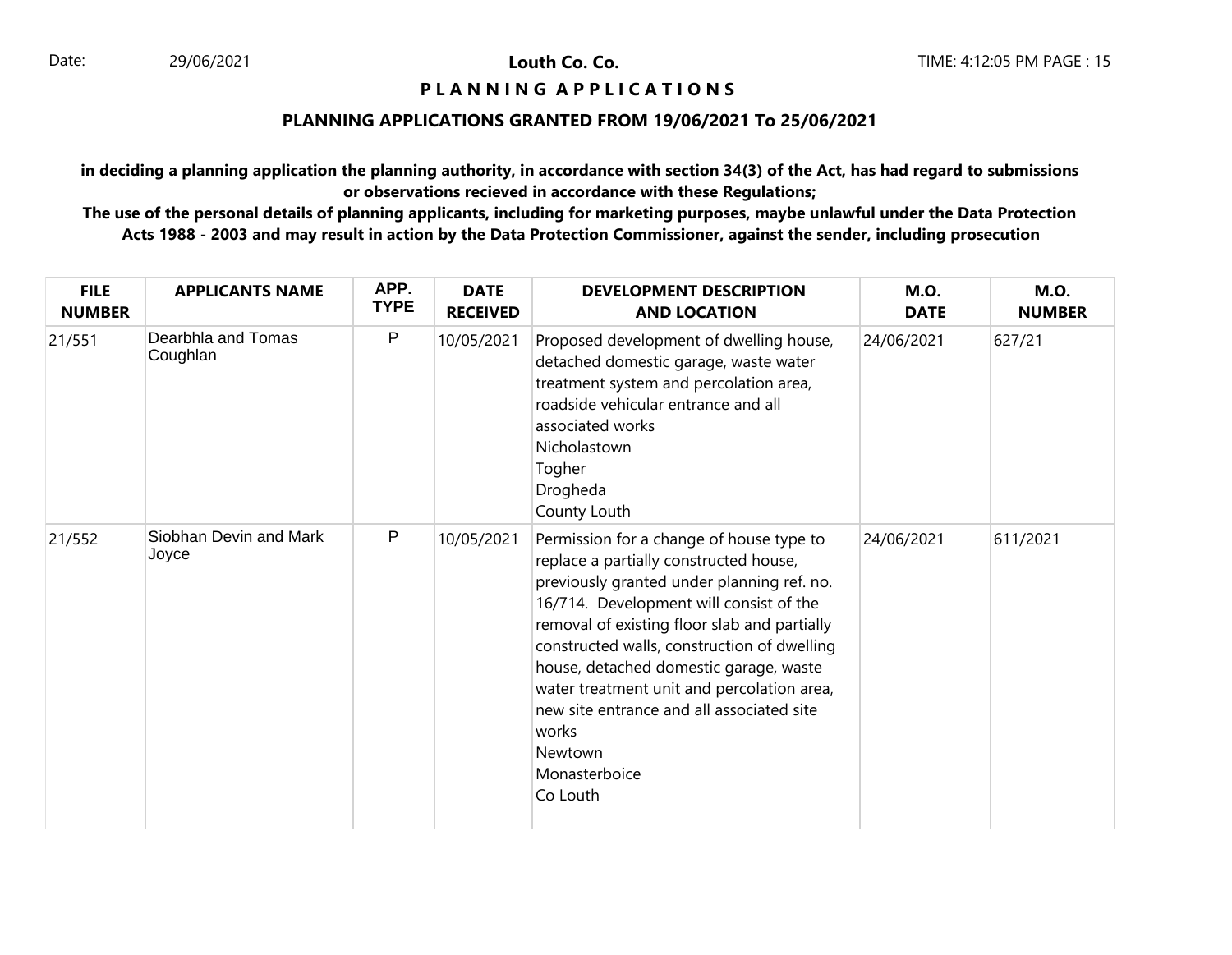# **PIANNING APPLICATIONS**

#### **PLANNING APPLICATIONS GRANTED FROM 19/06/2021 To 25/06/2021**

**in deciding a planning application the planning authority, in accordance with section 34(3) of the Act, has had regard to submissions or observations recieved in accordance with these Regulations;**

| <b>FILE</b><br><b>NUMBER</b> | <b>APPLICANTS NAME</b> | APP.<br><b>TYPE</b> | <b>DATE</b><br><b>RECEIVED</b> | <b>DEVELOPMENT DESCRIPTION</b><br><b>AND LOCATION</b>                                                                                                                                                                                                                     | <b>M.O.</b><br><b>DATE</b> | <b>M.O.</b><br><b>NUMBER</b> |
|------------------------------|------------------------|---------------------|--------------------------------|---------------------------------------------------------------------------------------------------------------------------------------------------------------------------------------------------------------------------------------------------------------------------|----------------------------|------------------------------|
| 21/554                       | Niall McEneaney        | $\circ$             | 10/05/2021                     | Outline permission sought to construct a<br>dwelling and all site development works<br>including new proprietary waste water<br>treatment system and polishing filter and<br>access to public roadway<br>Rahanna<br>Ardee<br>Co Louth                                     | 24/06/2021                 | 628/2021                     |
| 21/556                       | Alan and Donna Byrne   | P                   | 11/05/2021                     | Proposed development consisting of partial<br>demolition of existing extension to rear<br>alterations and new extension to side and<br>rear of existing dwelling house and all<br>associated site works<br>Sea Cliff<br>Cockle Hill<br><b>Blackrock</b><br><b>Dundalk</b> | 24/06/2021                 | 617/2021                     |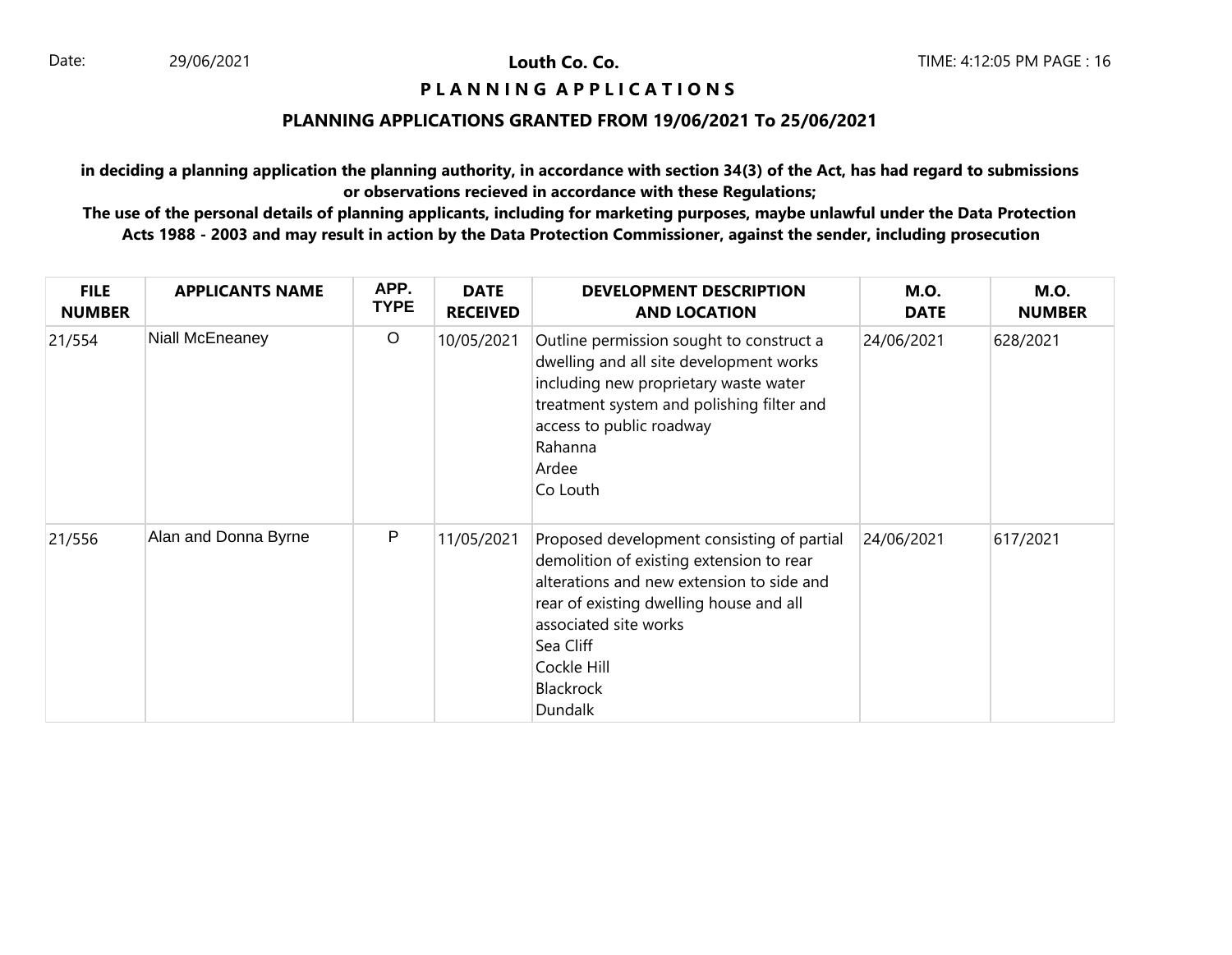# **PIANNING APPLICATIONS**

#### **PLANNING APPLICATIONS GRANTED FROM 19/06/2021 To 25/06/2021**

**in deciding a planning application the planning authority, in accordance with section 34(3) of the Act, has had regard to submissions or observations recieved in accordance with these Regulations;**

| <b>FILE</b><br><b>NUMBER</b> | <b>APPLICANTS NAME</b> | APP.<br><b>TYPE</b> | <b>DATE</b><br><b>RECEIVED</b> | <b>DEVELOPMENT DESCRIPTION</b><br><b>AND LOCATION</b>                                                                                                                                                                                                                                                                                                                                                                                                                                                                                   | <b>M.O.</b><br><b>DATE</b> | <b>M.O.</b><br><b>NUMBER</b> |
|------------------------------|------------------------|---------------------|--------------------------------|-----------------------------------------------------------------------------------------------------------------------------------------------------------------------------------------------------------------------------------------------------------------------------------------------------------------------------------------------------------------------------------------------------------------------------------------------------------------------------------------------------------------------------------------|----------------------------|------------------------------|
| 21/558                       | De La Salle College    | P                   | 10/05/2021                     | Proposed development consisting of a two-<br>storey extension including general school<br>accommodation and ASD unit, revisions to<br>the site entrance at Mill Road and all<br>associated site works<br>Castleblayney Road<br><b>Dundalk</b><br>County Louth                                                                                                                                                                                                                                                                           | 24/06/2021                 | 614/2021                     |
| 21/561                       | Thomas Agnew           | P                   | 11/05/2021                     | Permission for development that will consist<br>of amendments to planning reference<br>number 1789 (4 No. single storey houses).<br>The amendments will consist of the<br>following, 1) revise ground floor plan layout,<br>2) raise the height of the roof ridge by<br>approximately 30cm, 3) convert the attic into<br>habitable space to make houses 3 bedroom,<br>4) revise the elevations. All drainage details<br>and site works as per original planning<br>Land adjacent to the Garden House<br>Mill Street Dundalk<br>Co Louth | 24/06/2021                 | 621/2021                     |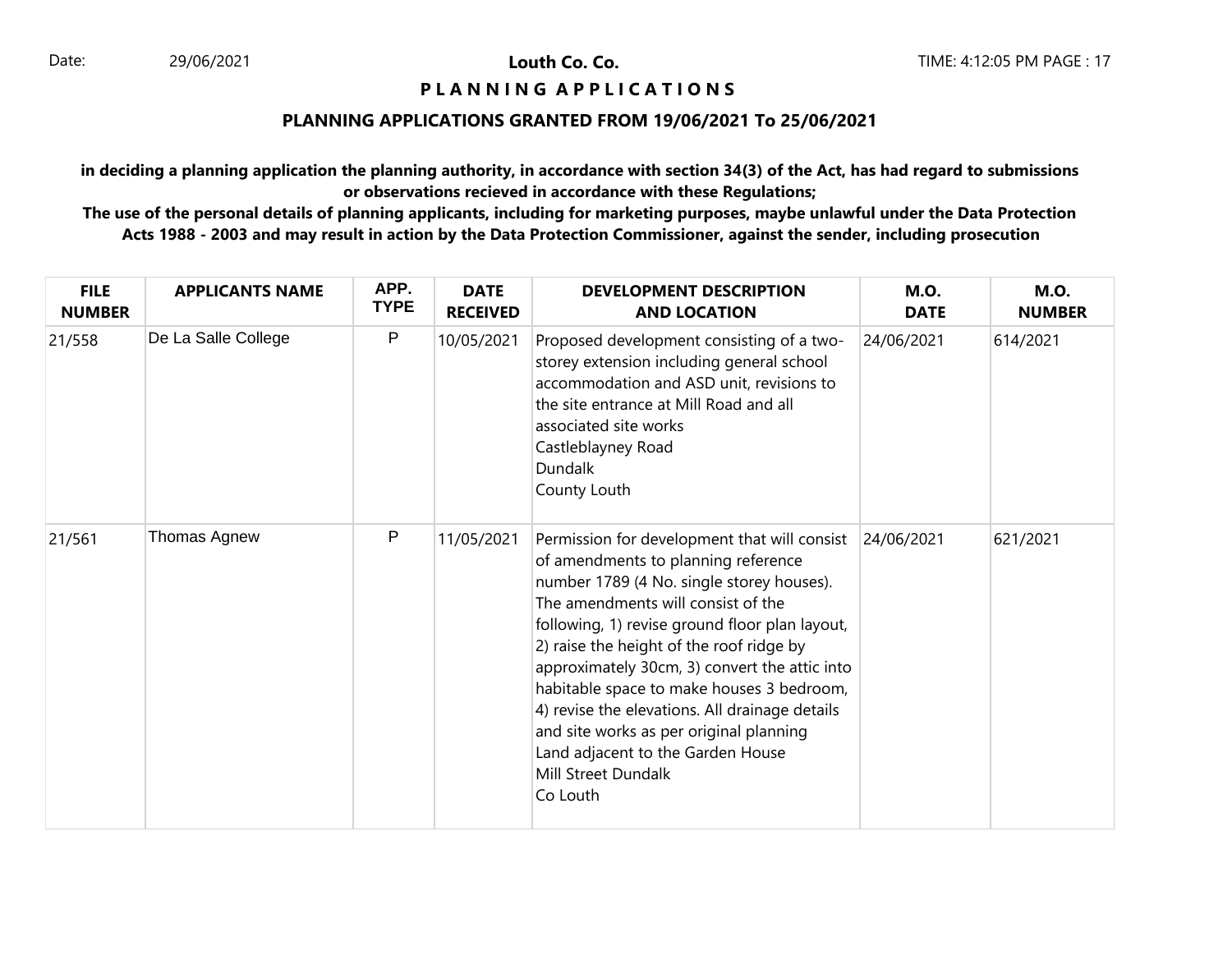# **P L A N N I N G A P P L I C A T I O N S**

#### **PLANNING APPLICATIONS GRANTED FROM 19/06/2021 To 25/06/2021**

**in deciding a planning application the planning authority, in accordance with section 34(3) of the Act, has had regard to submissions or observations recieved in accordance with these Regulations;**

| <b>FILE</b>   | <b>APPLICANTS NAME</b> | APP.        | <b>DATE</b>     | <b>DEVELOPMENT DESCRIPTION</b>                                                                                                                                                                                                                                                                                                                                                                                | <b>M.O.</b> | <b>M.O.</b>   |
|---------------|------------------------|-------------|-----------------|---------------------------------------------------------------------------------------------------------------------------------------------------------------------------------------------------------------------------------------------------------------------------------------------------------------------------------------------------------------------------------------------------------------|-------------|---------------|
| <b>NUMBER</b> |                        | <b>TYPE</b> | <b>RECEIVED</b> | <b>AND LOCATION</b>                                                                                                                                                                                                                                                                                                                                                                                           | <b>DATE</b> | <b>NUMBER</b> |
| 21/562        | David & Destiny Ajayi  | P           | 11/05/2021      | Permission for development that will consist<br>of an extension to the front of the dwelling<br>house which shall extend under the existing<br>roof canopy of the property. Two single<br>storey extensions to the rear of the property<br>inclusive of minor alterations to the side and<br>rear facades and all associated site<br>development works<br>26 Oakvale<br><b>Bay Estate</b><br>Dundalk Co Louth | 24/06/2021  | 622/2021      |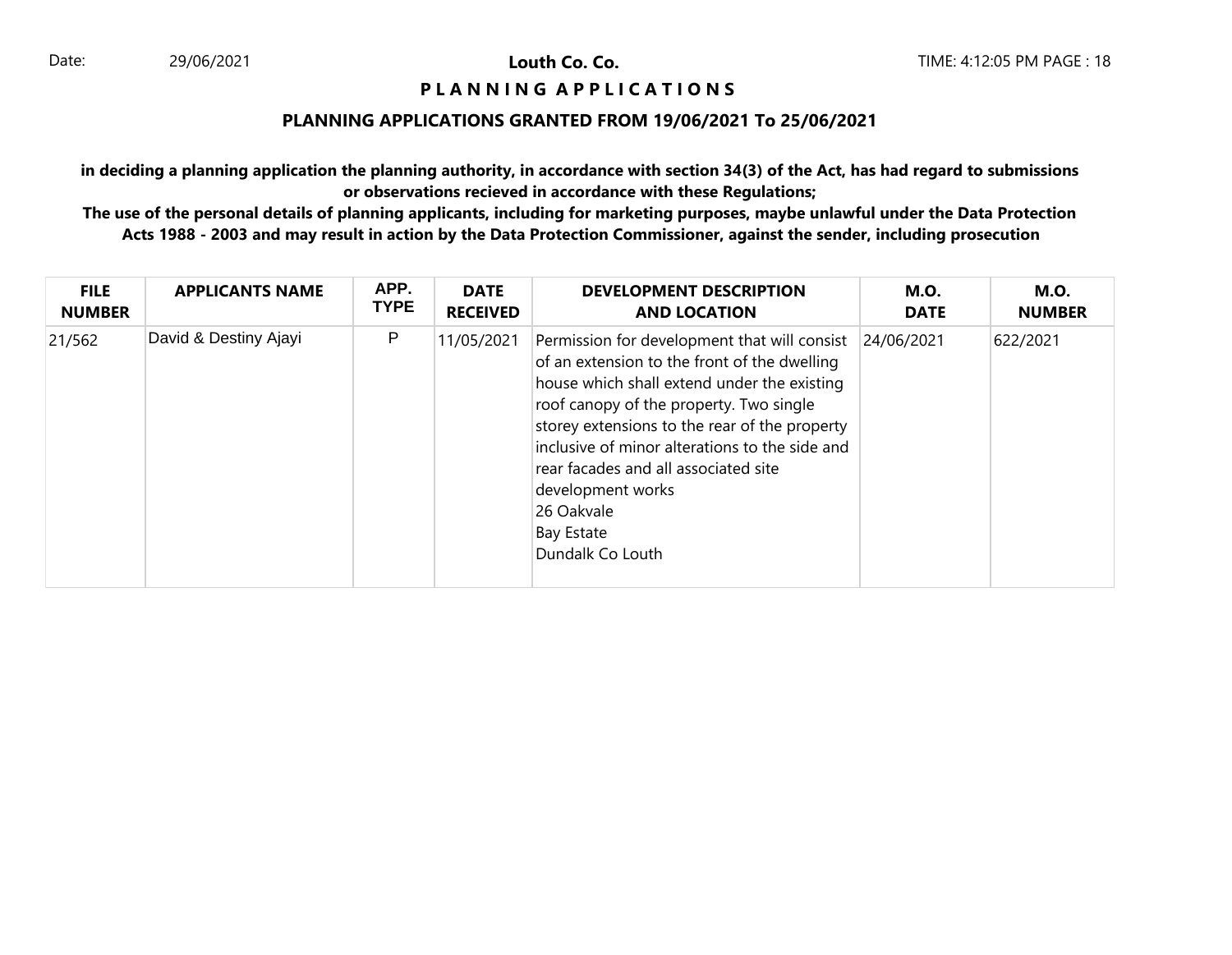# **P L A N N I N G A P P L I C A T I O N S**

#### **PLANNING APPLICATIONS GRANTED FROM 19/06/2021 To 25/06/2021**

**in deciding a planning application the planning authority, in accordance with section 34(3) of the Act, has had regard to submissions or observations recieved in accordance with these Regulations;**

| <b>FILE</b>   | <b>APPLICANTS NAME</b>        | APP.        | <b>DATE</b>     | <b>DEVELOPMENT DESCRIPTION</b>                                                                                                                                                                                                                                                                                                                                                                                                                                                                                                        | <b>M.O.</b> | <b>M.O.</b>   |
|---------------|-------------------------------|-------------|-----------------|---------------------------------------------------------------------------------------------------------------------------------------------------------------------------------------------------------------------------------------------------------------------------------------------------------------------------------------------------------------------------------------------------------------------------------------------------------------------------------------------------------------------------------------|-------------|---------------|
| <b>NUMBER</b> |                               | <b>TYPE</b> | <b>RECEIVED</b> | <b>AND LOCATION</b>                                                                                                                                                                                                                                                                                                                                                                                                                                                                                                                   | <b>DATE</b> | <b>NUMBER</b> |
| 21/566        | Laurel Hill Contracts Limited | E           | 11/05/2021      | EXTENSION OF DURATION PLANNING REF<br>1677**** Permission for development of 3<br>no. residential units. The development will<br>comprise of the replacement of a previously<br>approved (LCC reg. ref. 08/886) and<br>unconstructed créche facility with 1 no. two<br>storey detached 3 bed, live /work unit and 2<br>no. two storey, semi detached 3 bed houses,<br>associated car parking and ancillary works<br>including landscaping and boundary<br>treatments<br>Stamanran<br>Old Golf Links Road<br><b>Blackrock Co Louth</b> | 24/06/2021  | 620/2021      |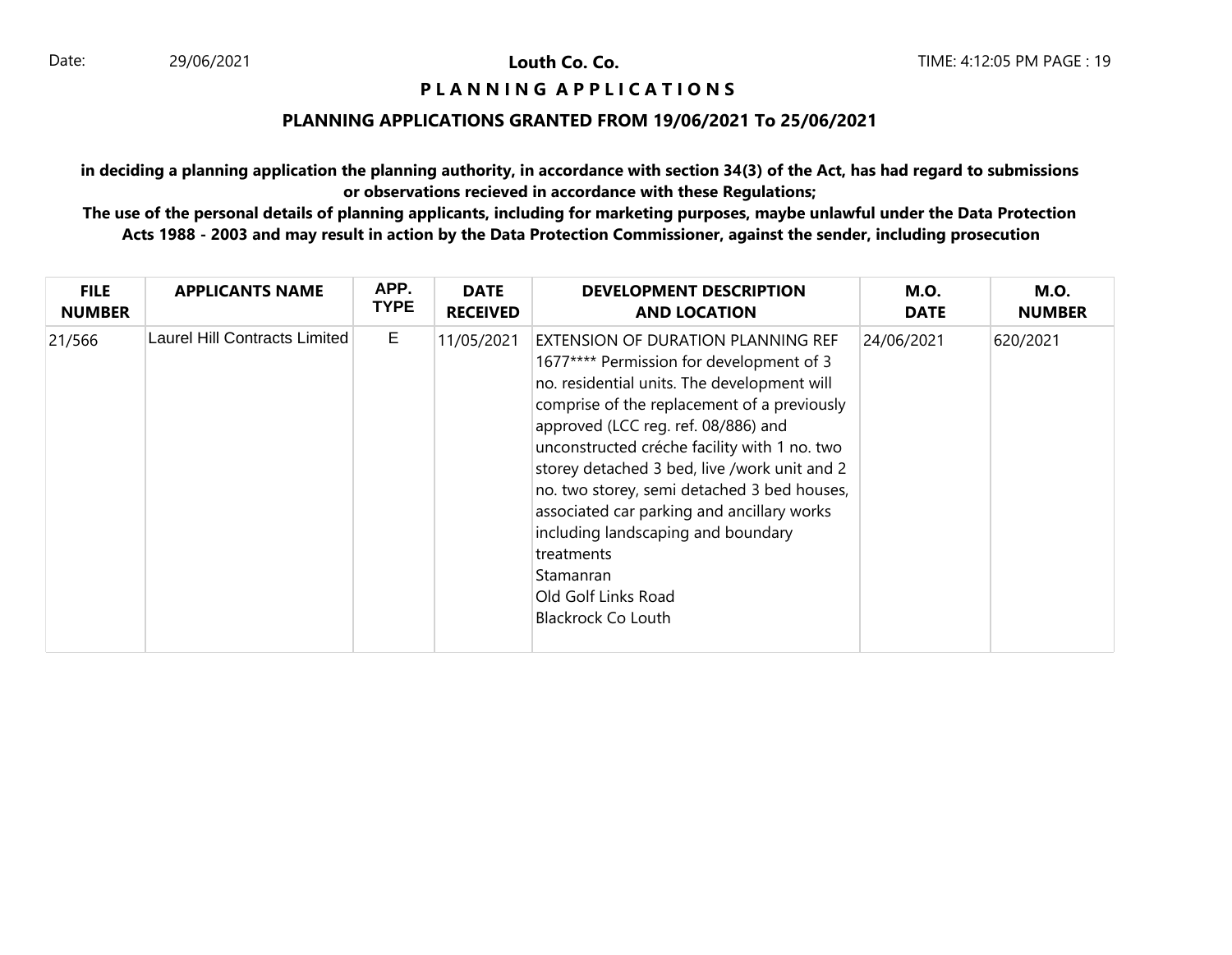# **PIANNING APPLICATIONS**

#### **PLANNING APPLICATIONS GRANTED FROM 19/06/2021 To 25/06/2021**

**in deciding a planning application the planning authority, in accordance with section 34(3) of the Act, has had regard to submissions or observations recieved in accordance with these Regulations;**

| <b>FILE</b><br><b>NUMBER</b> | <b>APPLICANTS NAME</b>                  | APP.<br><b>TYPE</b> | <b>DATE</b><br><b>RECEIVED</b> | <b>DEVELOPMENT DESCRIPTION</b><br><b>AND LOCATION</b>                                                                                                                                                                                                                                                                                                                                                                                                                                                                                             | <b>M.O.</b><br><b>DATE</b> | <b>M.O.</b><br><b>NUMBER</b> |
|------------------------------|-----------------------------------------|---------------------|--------------------------------|---------------------------------------------------------------------------------------------------------------------------------------------------------------------------------------------------------------------------------------------------------------------------------------------------------------------------------------------------------------------------------------------------------------------------------------------------------------------------------------------------------------------------------------------------|----------------------------|------------------------------|
| 21/567                       | John Conlon & Catherine<br>Hogan-Conlon | P                   | 12/05/2021                     | Permission for development that will consist 24/06/2021<br>of demolition of existing garage;<br>construction of ground floor extension to<br>side of property with one roof light and<br>ground floor extension with mezzanine to<br>rear of existing house with one roof light and<br>central roof terrace; modifications to existing<br>front entrance door and front window;<br>construction of store and garden wall to<br>front and side of property and all associated<br>site works<br>44 Sandfield Gardens<br>Blackrock Co Louth A91 VW11 |                            | 615/2021                     |
| 21/568                       | Owen Ferguson                           | P                   | 12/05/2021                     | Permission for development that will consist 24/06/2021<br>of alterations to existing storey & half<br>dwelling including single storey extension to<br>the front elevations with balcony to first floor<br>level and all associated site works<br>Faughart Lower<br>Mountpleasant Dundalk<br>Co Louth A91 A6DH                                                                                                                                                                                                                                   |                            | 616/2021                     |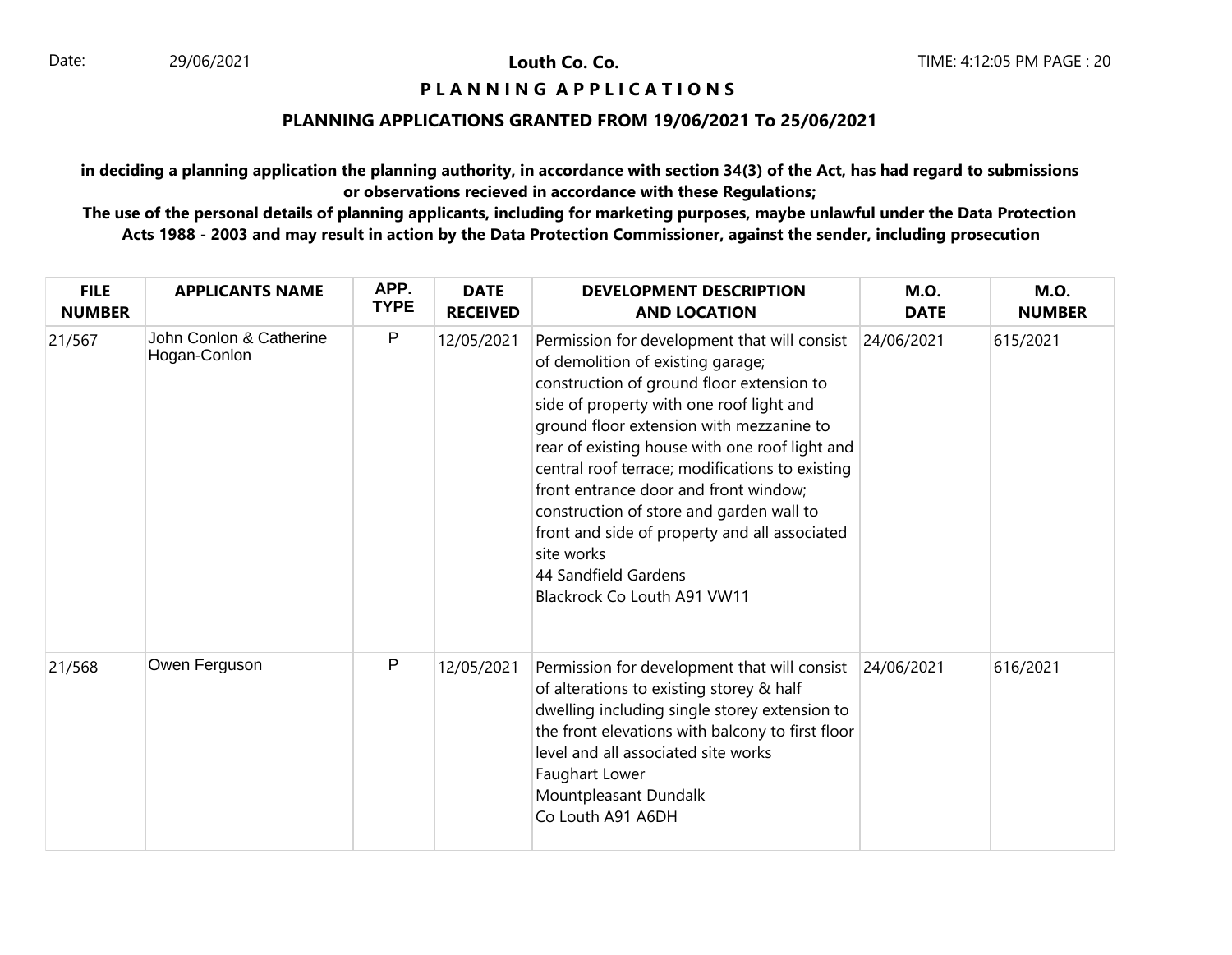# **PIANNING APPLICATIONS**

#### **PLANNING APPLICATIONS GRANTED FROM 19/06/2021 To 25/06/2021**

**in deciding a planning application the planning authority, in accordance with section 34(3) of the Act, has had regard to submissions or observations recieved in accordance with these Regulations;**

| <b>FILE</b><br><b>NUMBER</b> | <b>APPLICANTS NAME</b>        | APP.<br><b>TYPE</b> | <b>DATE</b><br><b>RECEIVED</b> | <b>DEVELOPMENT DESCRIPTION</b><br><b>AND LOCATION</b>                                                                                                                                                                                                                                                                                                                                                                                                                                                                                        | <b>M.O.</b><br><b>DATE</b> | <b>M.O.</b><br><b>NUMBER</b> |
|------------------------------|-------------------------------|---------------------|--------------------------------|----------------------------------------------------------------------------------------------------------------------------------------------------------------------------------------------------------------------------------------------------------------------------------------------------------------------------------------------------------------------------------------------------------------------------------------------------------------------------------------------------------------------------------------------|----------------------------|------------------------------|
| 21/577                       | <b>Torca Developments Ltd</b> | $\mathsf{P}$        | 14/05/2021                     | Permission for development that will consist<br>of alterations to the previously approved<br>Buildings 08 & 09, each containing 2 no.<br>dwellings (4no. dwellings in total), as granted<br>planning permission under planning<br>reference no. 19414 and An Bord Pleanala<br>reference no ABP-305810-19. The alterations<br>will include combining Buildings 08 & 09 to<br>form 1 no. terrace building, to contain 4 no.<br>dwellings together with all associated site<br>and ancillary works<br>Dublin Road<br><b>Dundalk</b><br>Co Louth | 24/06/2021                 | 623/2021                     |
| 21/587                       | Mark Finegan                  | P                   | 14/05/2021                     | Permission sought for dwelling house, waste<br>water treatment system and percolation area<br>and all associated site works<br>Baltrasna<br>Ardee<br>Co Louth                                                                                                                                                                                                                                                                                                                                                                                | 24/06/2021                 | 624/2021                     |